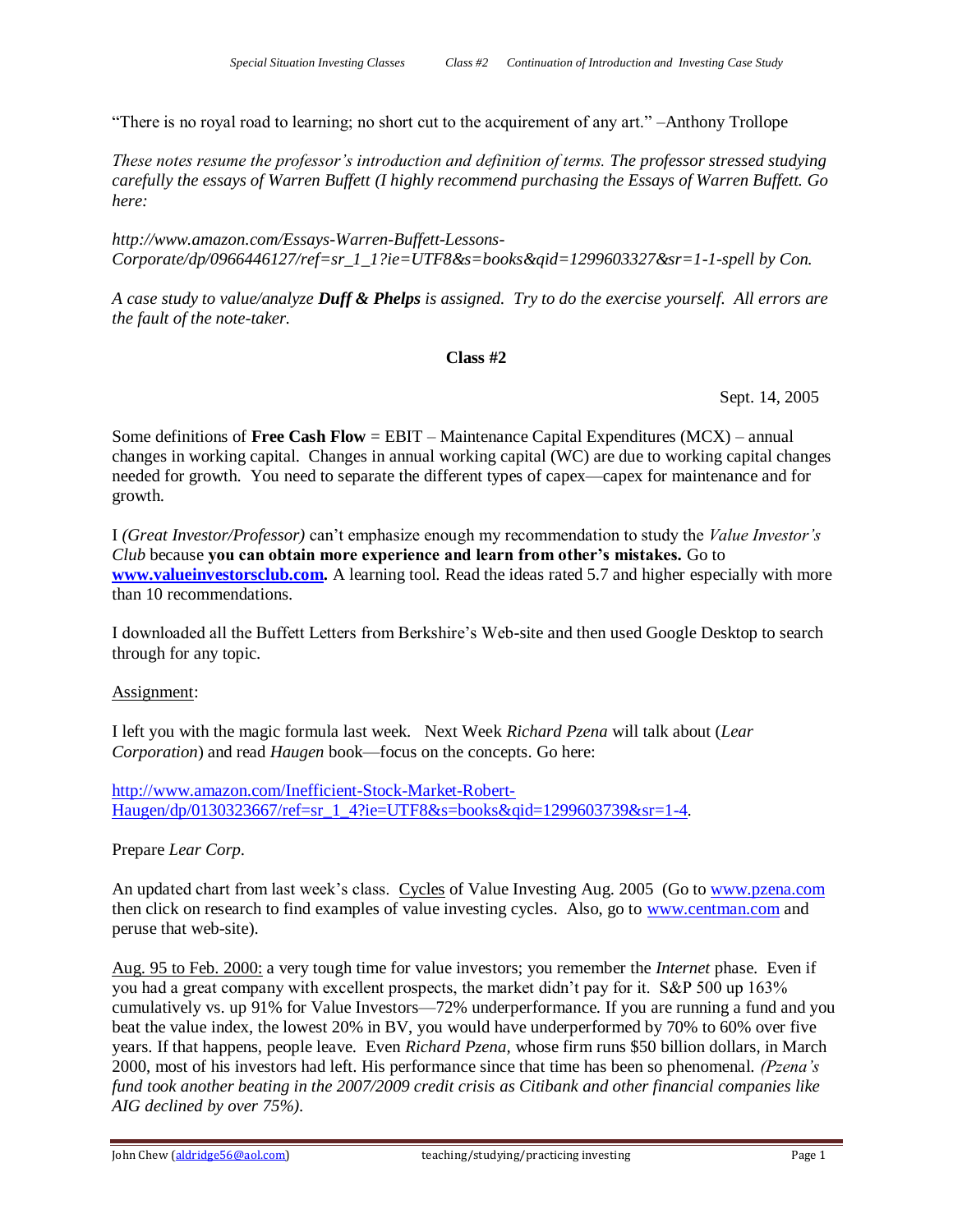From March of 2000 until today, value has outperformed the S&P 500 by 175% and *Pzena* did much better than that. **People left at the wrong time as usual.** If you stick to your guns and your clients don't you can understand the pressures on a manager. You are looking at a chart through four years and say you will stick it out through the value cycle, but that is an awfully long time and many don't survive. Some value managers cheated with a value tilt to the S&P, and they got clobbered. They were cheating to hang in there. Even surviving long term with this simple value model is tough.

*The reader should take a step back and think of the human irony here. Equities have no due date like bonds; equities are perpetual; equities are long-dated financial instruments that confer ownership rights to companies. Therefore, judging the performance of a company within just a twelve or 18 month perspective is lacking in common sense. However most of Wall Street focuses on the next quarter and the coming year. Recency bias can cause analytical distortions.* 

This may seem like a minor point, but this is the whole story. Really what **I am always doing is valuing the company when I can.** *The professor is a little like the detective in the TV series, Columbo—keep it simple.*

What happens if it is very difficult to value a company? **Do something else.** That is a very powerful concept if you have the luxury of looking at something else.

The guarantee I made last week is that if your valuation is right, it will usually only take *Mr. Market* two or three years at most—sometimes a lot faster--to get it right. **Do good valuation work by picking your spots and finding what you can do.** 

*However, as a non-gifted investor what the professor is telling the class is easier said than done. The investor must know and develop a circle of competence. The investor must know what he knows and what he doesn't. To acquire that knowledge will take experience and self-reflection.*

They way I define value is not low price to book or P/E but **intrinsic value**. You can see price/book has gotten a little less robust over time from out performing at 6% to 3.1% CAGR.

We are talking about the disparity in performance.

The lesser importance of assets with service businesses as in the past industrial period—perhaps a reason **why book value may be losing its importance.**

I analyze each company from the bottom up. I am very value driven I don't predict under or out performance of the value cycle.

# **MAGIC FORMULAS**

- 1. **WHAT YOU PAY:** "Normalized" EBIT/Enterprise Value (What I pay or pre-tax earnings yield). You would value EBIT higher if tax revenues are lower due to a permanent tax change. Take the after-tax yield and see what the differences are. Is EBIT representative of true cash flow. EBIT is a short hand for EBITDA – Maintenance Capex. Different capitalization can skew net income. Differences in tax rates. Using EBIT is a way to compare apples to apples.
- 2. **WHAT YOU EARN:** EBIT/(NWC + NFA) the denominator shows what I need to invest in the business to get that EBIT. Don't forget to normalize investment capital over the course of a year. What I earn.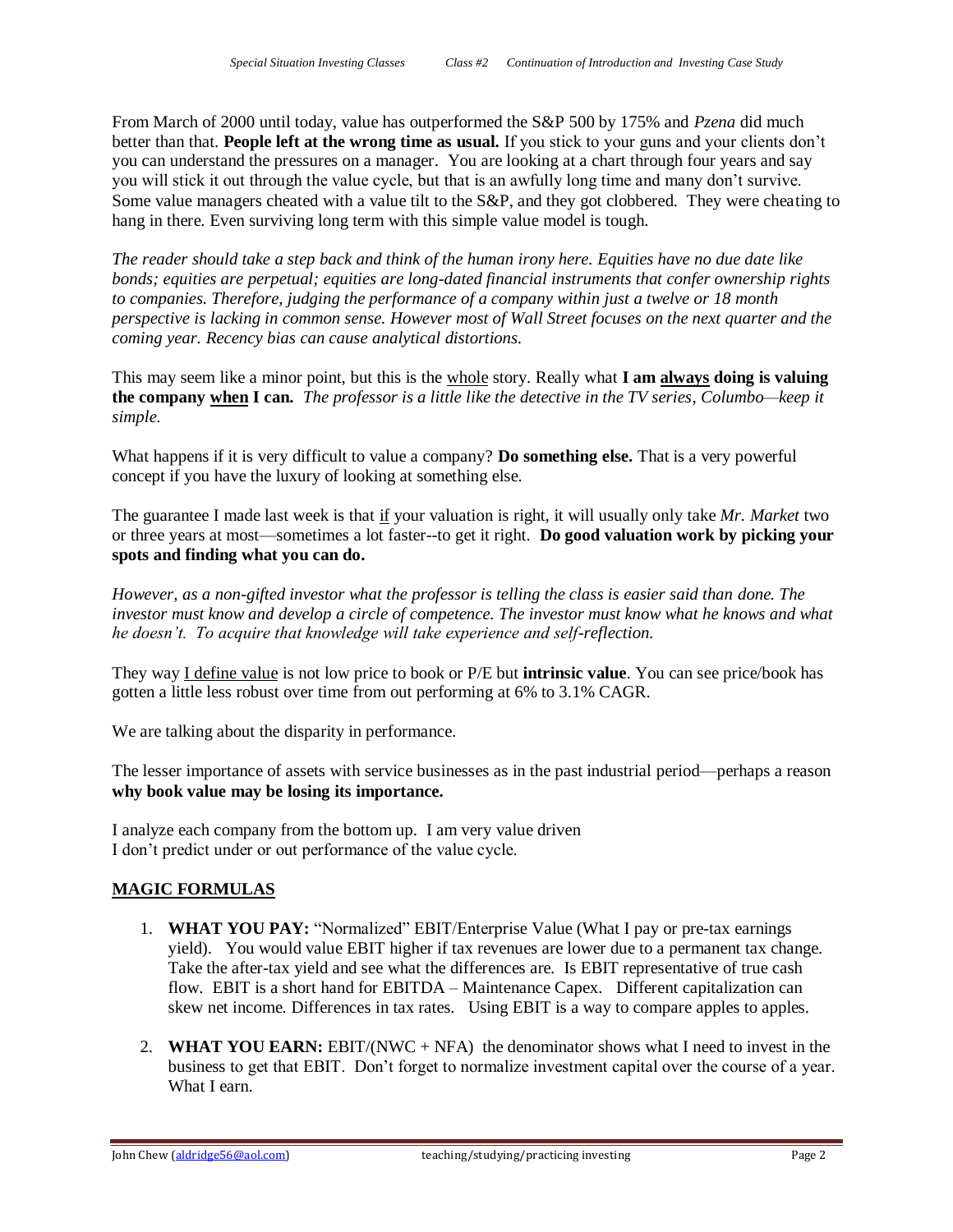I told you about my "magic" formula as my starting point for looking at companies.

*Professor:* You bring up a very important point. These are totally two different things.

This is how much I earn based on what I paid for it (EBIT/EV).

This is what I earn based on what the company paid for the assets that created those earnings (EBIT/IC or  $(NWC + NFA)$ . Those are two totally separate concepts.

Return on the capital they made on the past. So what? Incremental dollars will make good returns but not as high as they made in the past. I may earn 60% ROIC on the new store versus 70% previously in the old store, but there are no other places to earn as high a return so I will still build that store. But if my pretax returns are between 15% and 20%, it doesn't take too much to tip the balance against investment.

# **NORMALIZATION**

Use normalized EBIT. Look at the normal environment. **This is the art part.** What I think a normal environment might be. There is nothing special going on in regards to the company or the economy. Obviously it is an assessment now we are into the art part of determining "normalized". For example, the recent credit crisis and real estate collapse may mean large changes to what is a "normal" operating environment for the financial and housing industries. Perhaps these adjustments are too difficult for YOU to make, so you do not invest there.

Here is normalized EBIT divided by capital invested in the business. This is my best guesstimate of what type of business do I have?

When I ran a defense business I had a lot of contact with investment bankers who were pitching acquisitions. They would say, "Well, you can add 20 cents to earnings and make a non-dilutive acquisition by acquiring a business at  $9 \times$  EBIT earning 11% pre-tax and that is about flat in growth while borrowing 9.5% partly fixed and partly variable. The spread is 1.5%. Is this worth it for a crappy business? No.

**They slapped on the same multiple we had before even though we would be a lot more levered.** The investment bankers had a 400 page report with a nice cover on it, but when you get down to it, this is the bet you are taking. It looks like a bad bet. *Never slap a multiple on something because a multiple is just a DCF dressed in drag.*

Boil the analysis all down to its essence—**is it a good business at a good price?** Is the bet worth it?

Don't throw out logic. Ask one simple question. How much do I have to pay? How much am I earning? Do I need to take this risk?

|                                   | <b>Company A</b> | Company |
|-----------------------------------|------------------|---------|
| <b>Current Assets</b>             |                  |         |
| <b>Fixed Assets</b>               |                  |         |
| Goodwill                          |                  |         |
| <b>Current Liabilities</b>        |                  |         |
| <b>Book Value</b>                 |                  |         |
| Earnings \$2.00 per share in cash |                  |         |
| <b>Return on Tangible Capital</b> | 50%              | 22%     |

If you have to continually make acquisitions to grow, then it is a different animal.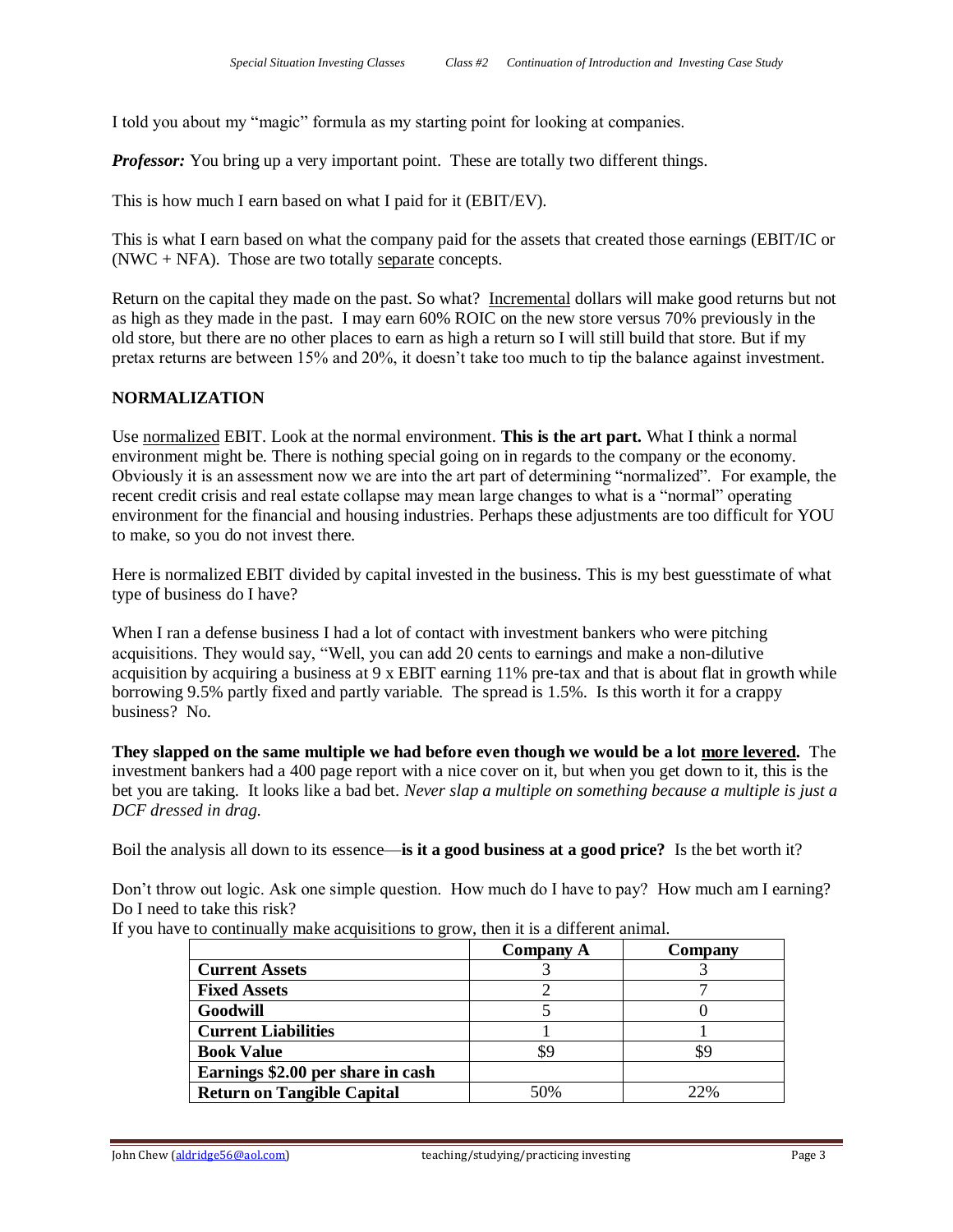You are earning 50% on tangible capital (\$2/\$4) unless you have to add acquisitions to get future growth. All you have to replace is fixed assets. Your capital spending will be confined to replacing fixed assets. You don't have to keep replacing Goodwill. Goodwill is a past cost. *(See Warren Buffett's writing in the 1983 Annual Report of Berkshire Hathaway on amortization and intangible assets).*

This took me a long time to learn, but if I had read Buffett's letter in 1983, then I would have learned this sooner.

# **1983 Berkshire Hathaway Shareholder Letter: Corporate Performance**

 During 1983 our book value increased from \$737.43 per share to \$975.83 per share, or by 32%. We never take the one-year figure very seriously. After all, why should the time required for a planet to circle the sun synchronize precisely with the time required for business actions to pay off? Instead, we recommend not less than a five-year test as a rough yardstick of economic performance. Red lights should start flashing if the five-year average annual gain falls much below the return on equity earned over the period by American industry in aggregate.(Watch out for our explanation if that occurs as Goethe observed, "When ideas fail, words come in very handy.")

 During the 19-year tenure of present management, book value has grown from \$19.46 per share to \$975.83, or 22.6% compounded annually. Considering our present size, nothing close to this rate of return can be sustained. Those who believe otherwise should pursue a career in sales, but avoid one in mathematics.

We report our progress in terms of book value because in our case (though not, by any means, in all cases) it is a conservative but reasonably adequate proxy for growth in intrinsic business value - *the measurement that really counts.* Book value's virtue as a score-keeping measure is that it is easy to calculate and doesn't involve the subjective (but important) judgments employed in calculation of intrinsic business value. It is important to understand, however, that the two terms - **book**

**value** and **intrinsic business** value - have very different meanings.

 Book value is an accounting concept, recording the accumulated financial input from both contributed capital and retained earnings. Intrinsic business value is an economic concept, estimating future cash output discounted to present value. Book value tells you what has been put in; intrinsic business value estimates what can be taken out.

 An analogy will suggest the difference. Assume you spend identical amounts putting each of two children through college. The book value (measured by financial input) of each child's education would be the same. But the present value of the future payoff (the intrinsic business value) might vary enormously - from zero to many times the cost of the education. So, also, do businesses having equal financial input end up with wide variations in value.

 At Berkshire, at the beginning of fiscal 1965 when the present management took over, the \$19.46 per share book value considerably overstated intrinsic business value. All of that book value consisted of textile assets that could not earn, on average, anything close to an appropriate rate of return. In the terms of our analogy, the investment in textile assets resembled investment in a largely-wasted education.

Now, however, our intrinsic business value considerably exceeds book value. There are two major reasons:

 (1) Standard accounting principles require that common stocks held by our insurance subsidiaries be stated on our books at market value, but that other stocks we own be carried at the lower of aggregate cost or market. At the end of 1983, the market value of this latter group exceeded carrying value by \$70 million pre-tax, or about \$50 million after tax. This excess belongs in our intrinsic business value, but is not included in the calculation of book value;

 (2) More important, we own several businesses that possess economic Goodwill (which is properly includable in intrinsic business value) far larger than The accounting Goodwill that is carried on our balance sheet and reflected in book value.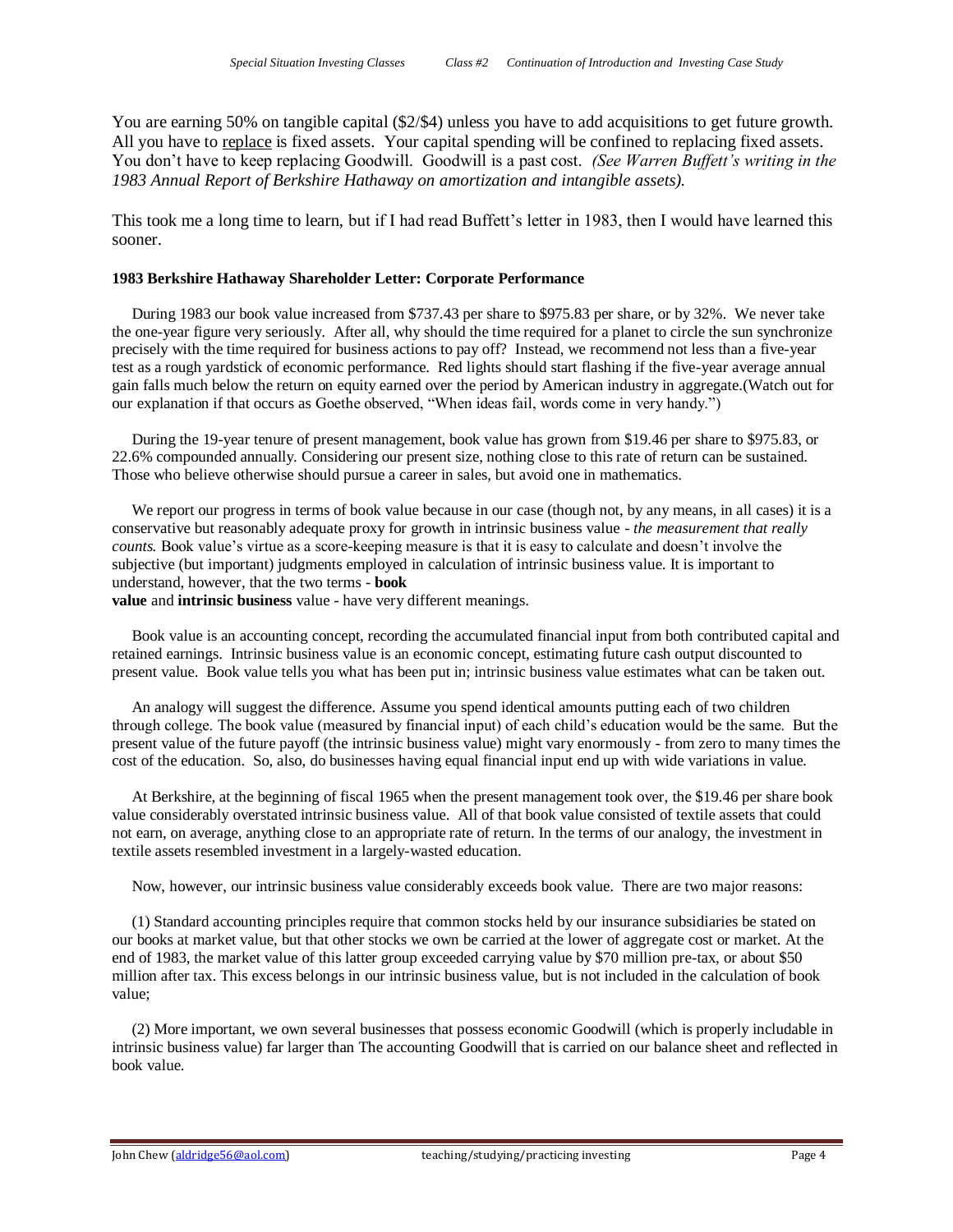Goodwill, both economic and accounting, is an arcane subject and requires more explanation than is appropriate here. The appendix that follows this letter - "Goodwill and its Amortization: The Rules and The Realities" explains why economic and accounting Goodwill can, and usually do, differ enormously.

 You can live a full and rewarding life without ever thinking about Goodwill and its amortization. But students of investment and management should understand the nuances of the subject. My own thinking has changed drastically from 35 years ago when I was taught to favor tangible assets and to shun businesses whose value depended largely upon economic Goodwill. This bias caused me to make many important business mistakes of omission, although relatively few of commission.

Keynes identified my problem: "The difficulty lies not in the new ideas but in escaping from the old ones." My escape was long delayed, in part because most of what I had been taught by the same teacher had been (and continues to be) so extraordinarily valuable. Ultimately, business experience, direct and vicarious, produced my present strong preference for businesses that possess large amounts of enduring Goodwill and that utilize a minimum of tangible assets.

 I recommend the Appendix to those who are comfortable with accounting terminology and who have an interest in understanding the business aspects of Goodwill. Whether or not you wish to tackle the Appendix, you should be aware that Charlie and I believe that Berkshire possesses very significant economic Goodwill value above that reflected in our book value.

# **Goodwill and its Amortization: The Rules and the Realities**

This appendix deals only with **economic** and **accounting Goodwill** – not the goodwill of everyday usage. For example, a business may be well liked, even loved, by most of its customers but possess no economic goodwill. (AT&T, before the breakup, was generally well thought of, but possessed not a dime of economic Goodwill.) And, regrettably, a business may be disliked by its customers but possess substantial, and growing, economic Goodwill. So, just for the moment, forget emotions and focus only on economics and accounting.

When a business is purchased, accounting principles require that the purchase price first be assigned to the fair value of the identifiable assets that are acquired. Frequently the sum of the fair values put on the assets (after the deduction of liabilities) is less than the total purchase price of the business. In that case, the difference is assigned to an asset account entitled "excess of cost over equity in net assets acquired". To avoid constant repetition of this mouthful, we will substitute "Goodwill".

Accounting Goodwill arising from businesses purchased before November 1970 has a special standing. Except under rare circumstances, it can remain an asset on the balance sheet as long as the business bought is retained. That means no amortization charges to gradually extinguish that asset need be made against earnings.

The case is different, however, with purchases made from November 1970 on. When these create Goodwill, it must be amortized over not more than 40 years through charges – of equal amount in every year – to the earnings account. Since 40 years is the maximum period allowed, 40 years is what managements (including us) usually elect. This annual charge to earnings is not allowed as a tax deduction and, thus, has an effect on after-tax income that is roughly double that of most other expenses.

That's how accounting Goodwill works. To see how it differs from economic reality, let's look at an example close at hand. We'll round some figures, and greatly oversimplify, to make the example easier to follow. We'll also mention some implications for investors and managers.

Blue Chip Stamps bought See's early in 1972 for \$25 million, at which time See's had about \$8 million of net tangible assets. (Throughout this discussion, accounts receivable will be classified as tangible assets, a definition proper for business analysis.) This level of tangible assets was adequate to conduct the business without use of debt, except for short periods seasonally. See's was earning about \$2 million after tax at the time, and such earnings seemed conservatively representative of future earning power in constant 1972 dollars.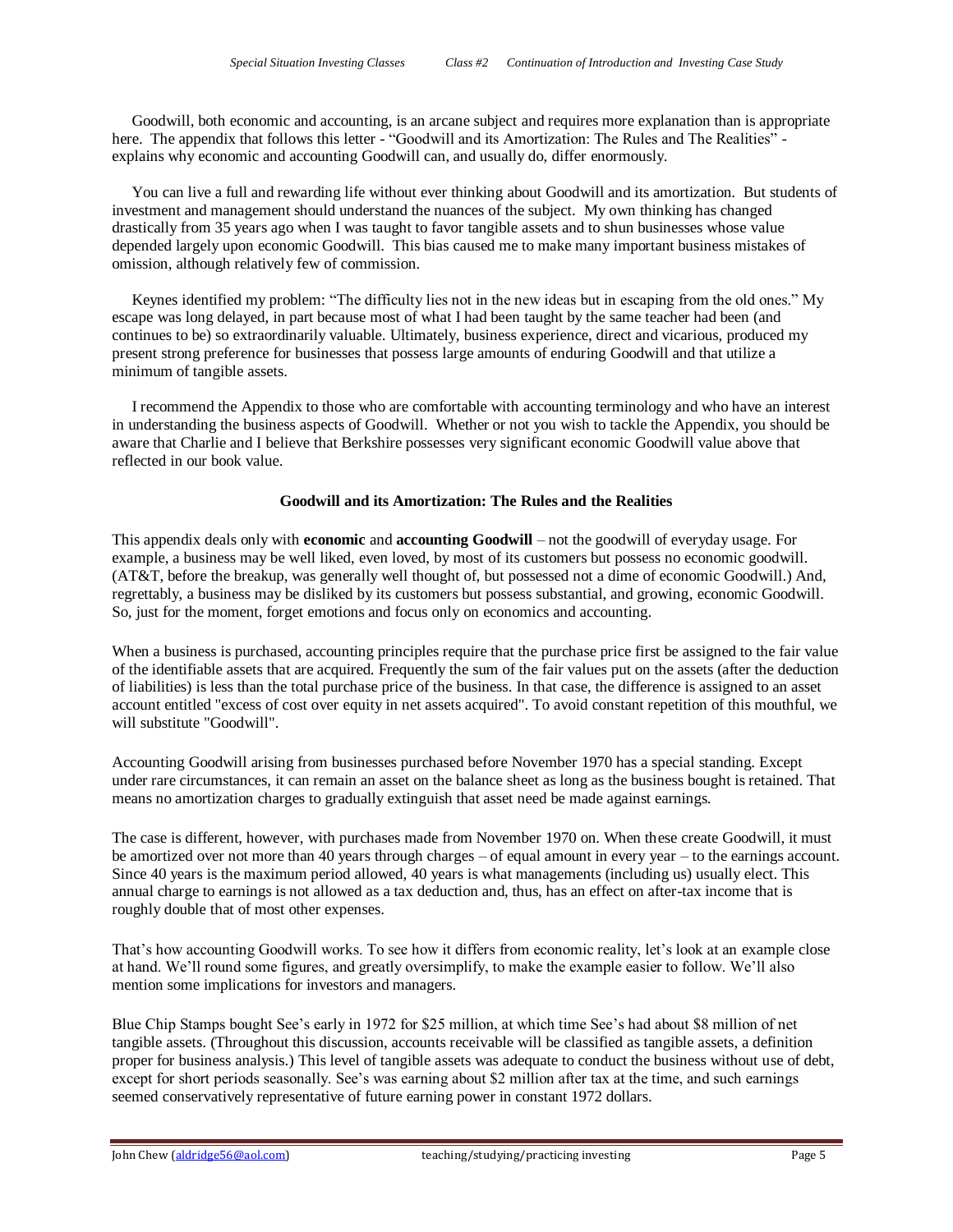Thus our first lesson: businesses logically are worth far more than net tangible assets when they can be expected to produce earnings on such assets considerably in excess of market rates of return. The capitalized value of this excess return is economic Goodwill.

In 1972 (and now) relatively few businesses could be expected to consistently earn the 25% after tax on net tangible assets that was earned by See's – doing it, furthermore, with conservative accounting and no financial leverage. It was not the fair market value of the inventories, receivables or fixed assets that produced the premium rates of return. Rather it was a combination of intangible assets, particularly a pervasive favorable reputation with consumers based upon countless pleasant experiences they have had with both product and personnel.

Such a reputation creates a consumer franchise that allows the value of the product to the purchaser, rather than its production cost, to be the major determinant of selling price. Consumer franchises are a prime source of economic Goodwill. Other sources include governmental franchises not subject to profit regulation, such as television stations, and an enduring position as the low cost producer in an industry.

Let's return to the accounting in the See's example. Blue Chip's purchase of See's at \$17 million over net tangible assets required that a Goodwill account of this amount be established as an asset on Blue Chip's books and that \$425,000 be charged to income annually for 40 years to amortize that asset. By 1983, after 11 years of such charges, the \$17 million had been reduced to about \$12.5 million. Berkshire, meanwhile, owned 60% of Blue Chip and, therefore, also 60% of See's. This ownership meant that Berkshire's balance sheet reflected 60% of See's Goodwill, or about \$7.5 million.

In 1983 Berkshire acquired the rest of Blue Chip in a merger that required purchase accounting as contrasted to the "pooling" treatment allowed for some mergers. Under purchase accounting, the "fair value" of the shares we gave to (or "paid") Blue Chip holders had to be spread over the net assets acquired from Blue Chip. This "fair value" was measured, as it almost always is when public companies use their shares to make acquisitions, by the market value of the shares given up.

The assets "purchased" consisted of 40% of everything owned by Blue Chip (as noted, Berkshire already owned the other 60%). What Berkshire "paid" was more than the net identifiable assets we received by \$51.7 million, and was assigned to two pieces of Goodwill: \$28.4 million to See's and \$23.3 million to Buffalo Evening News.

After the merger, therefore, Berkshire was left with a Goodwill asset for See's that had two components: the \$7.5 million remaining from the 1971 purchase, and \$28.4 million newly created by the 40% "purchased" in 1983. Our amortization charge now will be about \$1.0 million for the next 28 years, and \$.7 million for the following 12 years, 2002 through 2013.

In other words, different purchase dates and prices have given us vastly different asset values and amortization charges for two pieces of the same asset. (We repeat our usual disclaimer: we have no better accounting system to suggest. The problems to be dealt with are mind boggling and require arbitrary rules.)

But what are the economic realities? One reality is that the amortization charges that have been deducted as costs in the earnings statement each year since acquisition of See's were not true economic costs. We know that because See's last year earned \$13 million after taxes on about \$20 million of net tangible assets – a performance indicating the existence of economic Goodwill far larger than the total original cost of our accounting Goodwill. In other words, while accounting Goodwill regularly decreased from the moment of purchase, economic Goodwill increased in irregular but very substantial fashion.

Another reality is that annual amortization charges in the future will not correspond to economic costs. It is possible, of course, that See's economic Goodwill will disappear. But it won't shrink in even decrements or anything remotely resembling them. What is more likely is that the Goodwill will *increase* – in current, if not in constant, dollars – because of inflation.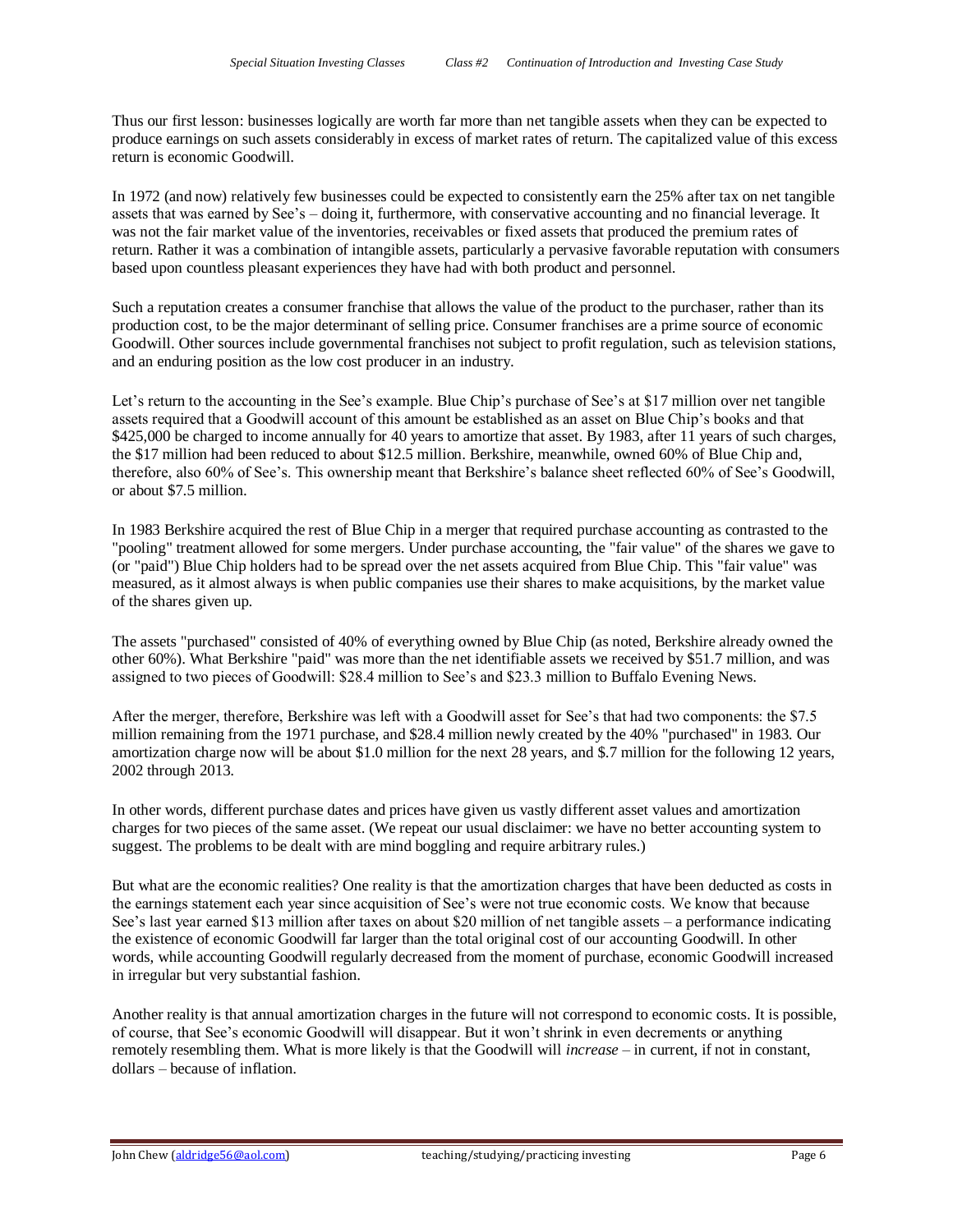That probability exists because true economic Goodwill tends to rise in nominal value proportionally with inflation. To illustrate how this works, let's contrast a See's kind of business with a more mundane business. When we purchased See's in 1972, it will be recalled, it was earning about \$2 million on \$8 million of net tangible assets. Let us assume that our hypothetical mundane business then had \$2 million of earnings also, but needed \$18 million in net tangible assets for normal operations. Earning only 11% on required tangible assets, that mundane business would possess little or no economic Goodwill.

A business like that, therefore, might well have sold for the value of its net tangible assets, or for \$18 million. In contrast, we paid \$25 million for See's, even though it had no more in earnings and less than half as much in "honest-to-God" assets. Could less really have been more, as our purchase price implied? The answer is "yes" – *even if both businesses were expected to have flat unit volume* – as long as you anticipated, as we did in 1972, a world of continuous inflation.

To understand why, imagine the effect that a doubling of the price level would subsequently have on the two businesses. Both would need to double their nominal earnings to \$4 million to keep themselves even with inflation. This would seem to be no great trick: just sell the same number of units at double earlier prices and, assuming profit margins remain unchanged, profits also must double.

But, crucially, to bring that about, both businesses probably would have to double their nominal investment in net tangible assets, since that is the kind of economic requirement that inflation usually imposes on businesses, both good and bad. A doubling of dollar sales means correspondingly more dollars must be employed immediately in receivables and inventories. Dollars employed in fixed assets will respond more slowly to inflation, but probably just as surely. And all of this inflation-required investment will produce no improvement in rate of return. The motivation for this investment is the survival of the business, not the prosperity of the owner.

Remember, however, that See's had net tangible assets of only \$8 million. So it would only have had to commit an additional \$8 million to finance the capital needs imposed by inflation. The mundane business, meanwhile, had a burden over twice as large – a need for \$18 million of additional capital.

After the dust had settled, the mundane business, now earning \$4 million annually, might still be worth the value of its tangible assets, or \$36 million. That means its owners would have gained only a dollar of nominal value for every new dollar invested. (This is the same dollar-for-dollar result they would have achieved if they had added money to a savings account.)

See's, however, also earning \$4 million, might be worth \$50 million if valued (as it logically would be) on the same basis as it was at the time of our purchase. So it would have gained \$25 million in nominal value while the owners were putting up only \$8 million in additional capital – over \$3 of nominal value gained for each \$1 invested.

Remember, even so, that the owners of the See's kind of business were forced by inflation to ante up \$8 million in additional capital just to stay even in real profits. Any unleveraged business that requires some net tangible assets to operate (and almost all do) is hurt by inflation. Businesses needing little in the way of tangible assets simply are hurt the least.

And that fact, of course, has been hard for many people to grasp. For years the traditional wisdom – long on tradition, short on wisdom – held that inflation protection was best provided by businesses laden with natural resources, plants and machinery, or other tangible assets ("In Goods We Trust"). It doesn't work that way. Assetheavy businesses generally earn low rates of return – rates that often barely provide enough capital to fund the inflationary needs of the existing business, with nothing left over for real growth, for distribution to owners, or for acquisition of new businesses.

In contrast, a disproportionate number of the great business fortunes built up during the inflationary years arose from ownership of operations that combined intangibles of lasting value with relatively minor requirements for tangible assets. In such cases earnings have bounded upward in nominal dollars, and these dollars have been largely available for the acquisition of additional businesses. This phenomenon has been particularly evident in the communications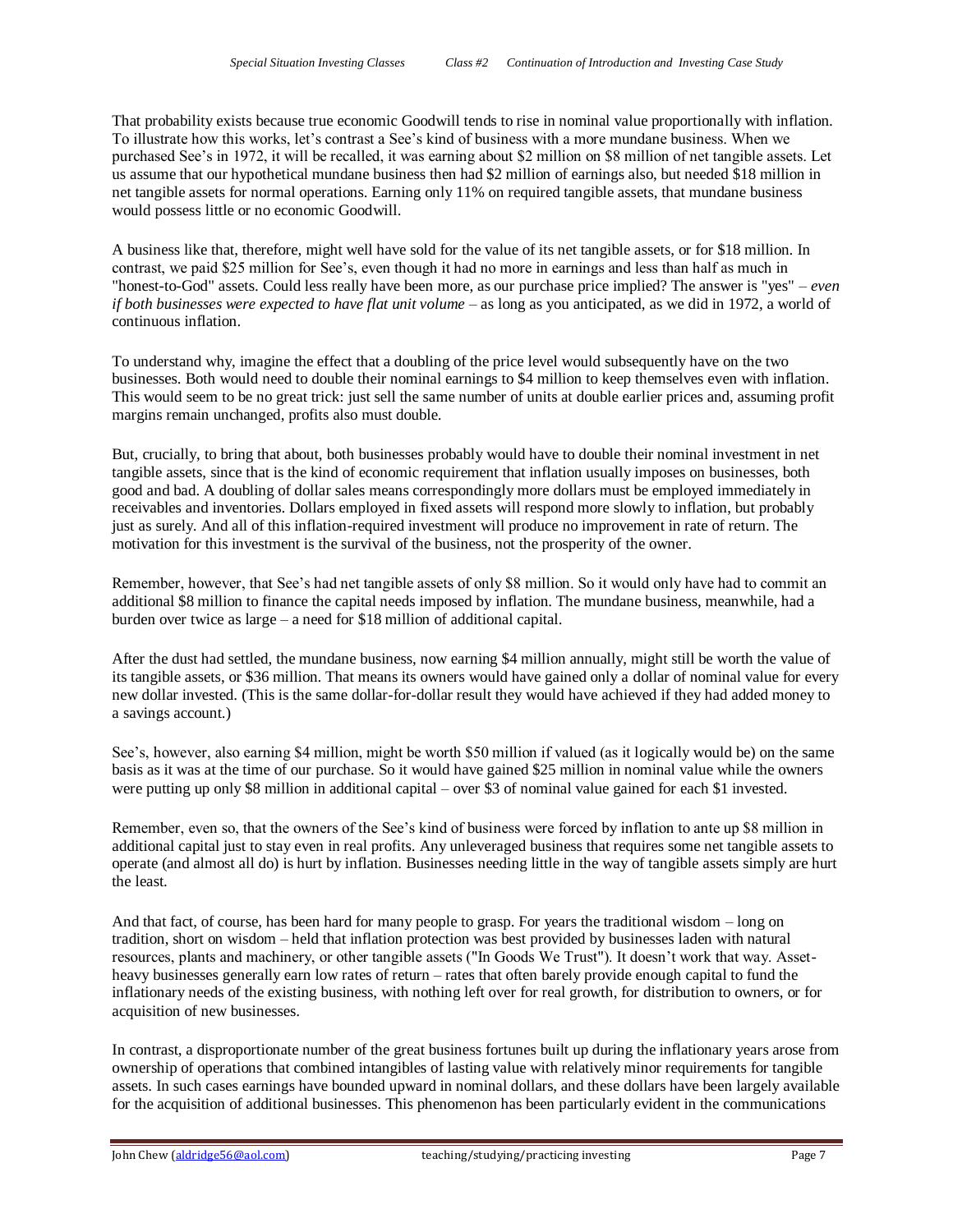business. That business has required little in the way of tangible investment – yet its franchises have endured. During inflation, Goodwill is the gift that keeps giving.

But that statement applies, naturally, only to true economic Goodwill. Spurious accounting Goodwill – and there is plenty of it around – is another matter. When an overexcited management purchases a business at a silly price, the same accounting niceties described earlier are observed. Because it can't go anywhere else, the silliness ends up in the Goodwill account. Considering the lack of managerial discipline that created the account, under such circumstances it might better be labeled "No-Will". Whatever the term, the 40-year ritual typically is observed and the adrenalin so capitalized remains on the books as an "asset" just as if the acquisition had been a sensible one.

\* \* \* \* \*

If you cling to any belief that accounting treatment of Goodwill is the best measure of economic reality, I suggest one final item to ponder.

Assume a company with \$20 per share of net worth, all tangible assets. Further assume the company has internally developed some magnificent consumer franchise, or that it was fortunate enough to obtain some important television stations by original FCC grant. Therefore, it earns a great deal on tangible assets, say \$5 per share, or 25%.

With such economics, it might sell for \$100 per share or more, and it might well also bring that price in a negotiated sale of the entire business.

Assume an investor buys the stock at \$100 per share, paying in effect \$80 per share for Goodwill (just as would a corporate purchaser buying the whole company). Should the investor impute a \$2 per share amortization charge annually (\$80 divided by 40 years) to calculate "true" earnings per share? And, if so, should the new "true" earnings of \$3 per share cause him to rethink his purchase price?

\* \* \* \* \*

We believe managers and investors alike should view **intangible assets** from two perspectives:

- 1. In analysis of operating results that is, in evaluating the underlying economics of a business unit – amortization charges should be ignored. What a business can be expected to earn on unleveraged net tangible assets, excluding any charges against earnings for amortization of Goodwill, is the best guide to the economic attractiveness of the operation. It is also the best guide to the current value of the operation's economic Goodwill.
- 1. In evaluating the wisdom of business acquisitions, amortization charges should be ignored also. They should be deducted neither from earnings nor from the cost of the business. This means forever viewing purchased Goodwill at its full cost, before any amortization. Furthermore, cost should be defined as including the full intrinsic business value – not just the recorded accounting value – of all consideration given, irrespective of market prices of the securities involved at the time of merger and irrespective of whether pooling treatment was allowed. For example, what we truly paid in the Blue Chip merger for 40% of the Goodwill of See's and the News was considerably more than the \$51.7 million entered on our books. This disparity exists because the market value of the Berkshire shares given up in the merger was less than their intrinsic business value, which is the value that defines the true cost to us.

Operations that appear to be winners based upon perspective (1) may pale when viewed from perspective (2). A good business is not always a good purchase – although it's a good place to look for one.

We will try to acquire businesses that have excellent operating economics measured by (1) and that provide reasonable returns measured by (2). Accounting consequences will be totally ignored.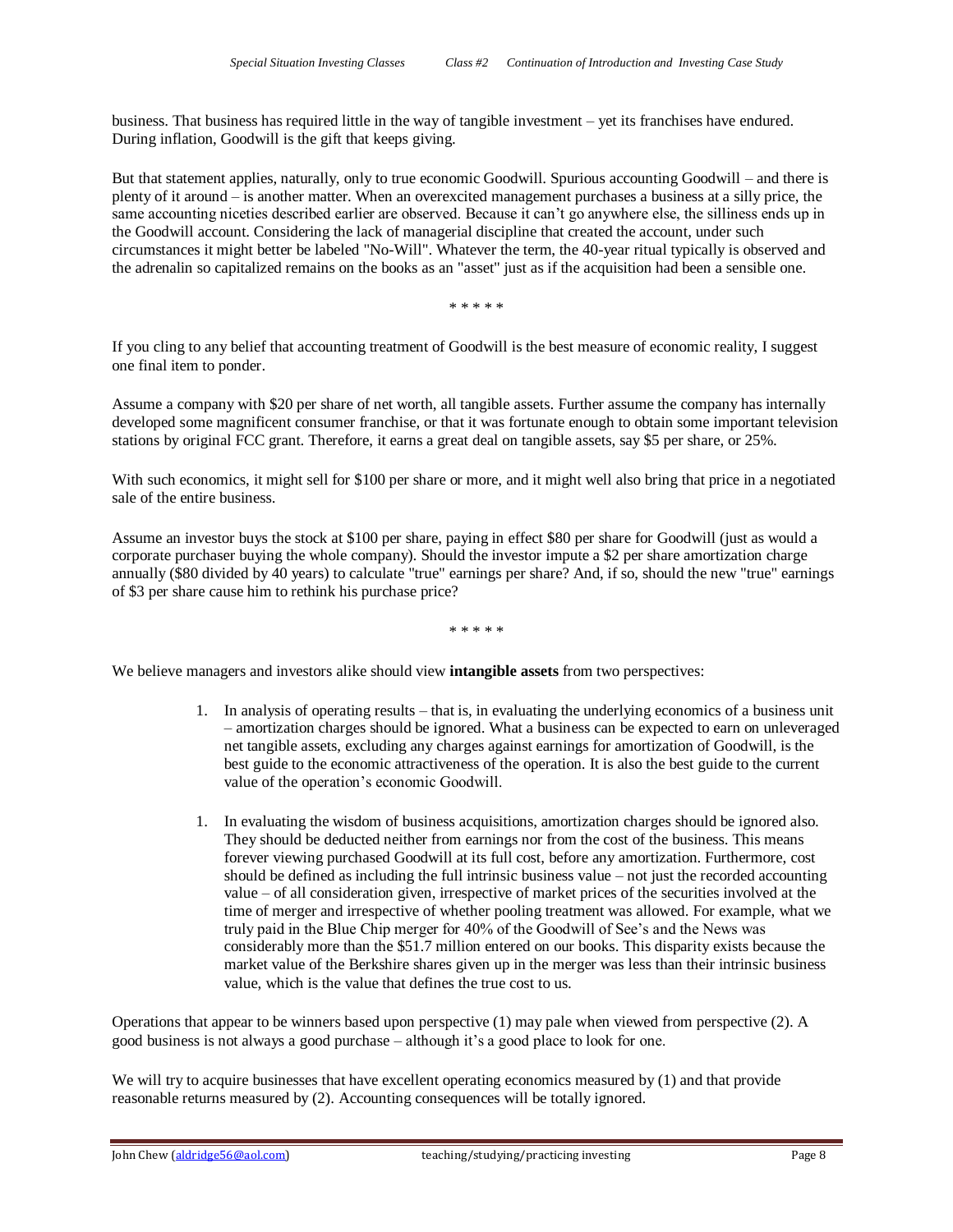At yearend 1983, net Goodwill on our accounting books totaled \$62 million, consisting of the \$79 million you see stated on the asset side of our balance sheet, and \$17 million of negative Goodwill that is offset against the carrying value of our interest in Mutual Savings and Loan.

We believe net economic Goodwill far exceeds the \$62 million accounting number.

*End*

# --- **Resumption of Class Notes**

*Why you use net fixed tangible assets (do not include Goodwill from past acquisitions) in your calculation of invested capital….*

Forget how the company got there. If the company made bad acquisitions so debt is in the EV. Goodwill is a sunk cost in past acquisitions. If management is a serial acquirer that makes bad acquisitions then the future earnings won't be what they say it will be. Adjust. I care about what I have to pay today to generate returns today and in the future. EBIT/EV takes into account for what I paid for it.

If they have land where their factory could be moved and the land used for a higher and better use, don't just take the value of the land without considering the cost of moving the factory. Do the difference between the industrial land and the value of the land.

Why are we taking Net Fixed Assets (NFA)? It is not always right. Say we buy a hotel for \$10 and it is going to last 10 years and we write it down over 5 years and now it is at \$5. But if this goes down to zero, I might half to invest another \$10. This would give me (\$5) a skewed return (being too high) because of not considering replacement and reinvestment into the fixed assets.

Say you have 100 hotels and they are all on different cycles, then on average, you will be correct in using NFA. 10% of your hotels will be refurbished each year over a 10 year normal cycle. That is my quick and dirty for an ongoing business.

Do I have to adjust any numbers based on the unique circumstances of the business. Beware of overstating returns on capital.

*Hooke*, author of <u>Security Analysis</u>, said that you don't control the company so you take the capitalization as is so use P/E. It is the hand you drew*. GI:* I strongly disagree with this—reasonable minds differ because I have been doing this a long time, and **EV to EBIT** works better than **P/E** because if management doesn't optimally use optimal capitalization then someone will come in and do it for you the essence of capitalism. Using **EV/EBIT** is the way to go.

Acquisition value is not the same as P/E multiple.

If there are big blips in cap-ex then there will be a hybrid between gross and net.

"Roll-ups mean lose money."

You spent the money on the stores but you don't receive the EBIT yet, so you must normalize the number for EBIT.

| <b>Good Price</b> | <b>Good Business</b> |
|-------------------|----------------------|
|                   | $EBIT/(NWC + NFA)$   |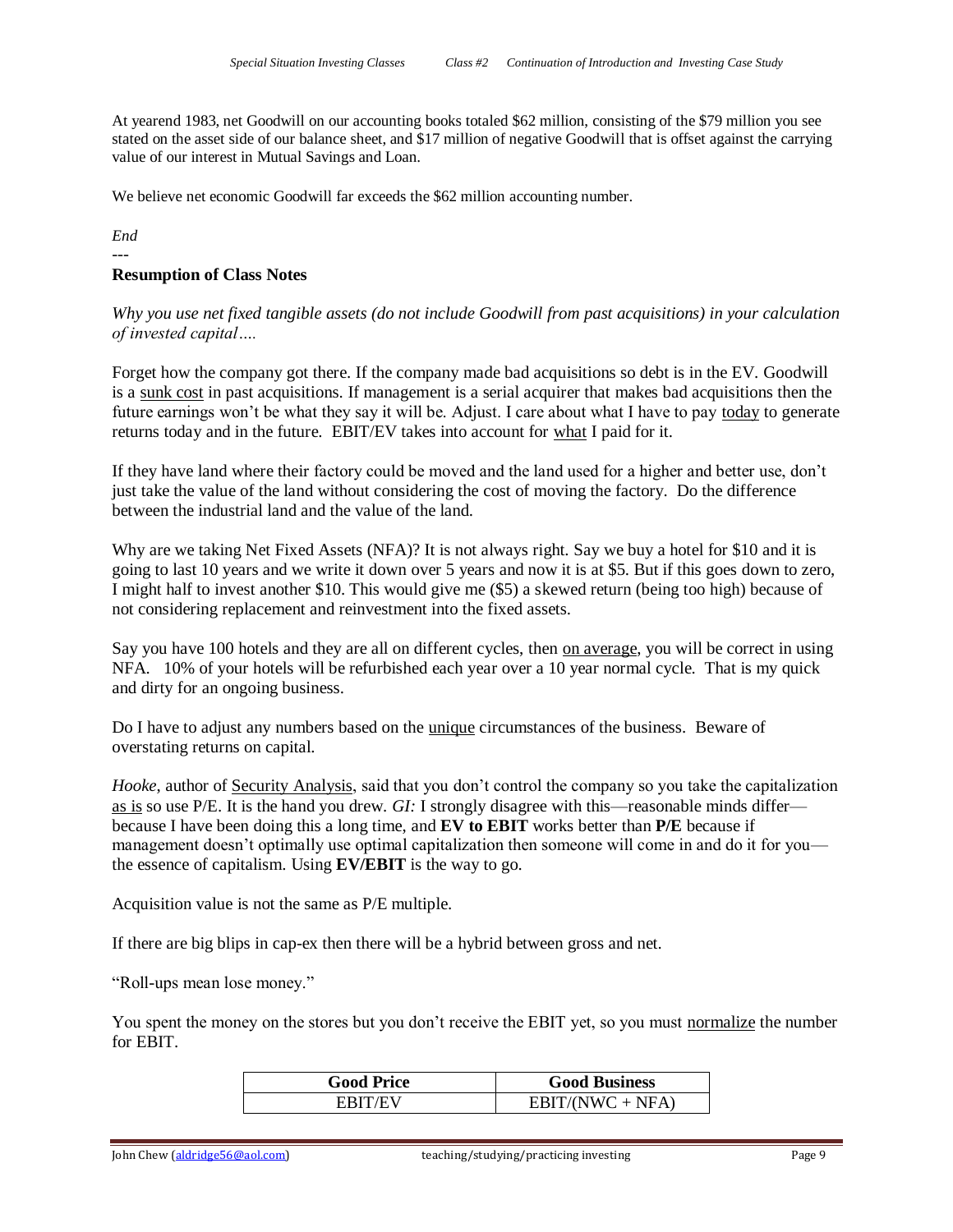If you are earning 50% to 60% vs. 15% to 20% then we are looking at two different animals. Then what are their growth prospects, what is their growth rate, bargain price, good business?

20% pretax  $= 12\%$  after-tax. The average for US businesses is 12%.

I don't make money because I am really smart, I make money because I have a big picture in mind for what I am looking to do. The big picture in mind—is the difference between 50% to 60% vs. 15% to 20%.

# **Capital Cost: Opportunity cost for my capital**

How *GI* compares investments.

For a \$1 of earnings per share after tax what P/E for a non-leveraged company? Now I have alternatives for my money, the risk-free return is the 10-year bond is less than 6%, I use 6%. Never lower than 6% even if the rates are 4.5%. You know Buffett confirmed that when rates are below 6%, I use 6%.

Now if the 10-year bonds are 7%, then I use 7% as my bogie.

\$1 at a 16.66 price earnings ratio is equivalent to 6% yield (risk free rate). If my \$1 is going to grow to \$1.40 EPs in two years, then I prefer growth vs. a static 6%.

How do you justify 20x or 5% yield on \$1? If it is growing and I am confident of that growth.

10% pre-tax = 10% x (1- 40% tax rate) = 6% after-tax.

Compare the opportunities here versus my other choices. I compare a growing 5% yield to a 6% riskfree rate.

When I get the money it is after-tax from the company compared to the after tax stream from the bond.

EBIT/EV portion. Then I look at the ROIC portion.

Two businesses:

*Jason's Gum Store*: \$400,000 to build and \$200,000 in operating profit so 50% ROIC.

*Jimbo's Just Broccoli*: \$400,000 earnings \$10,000 = 2.5% ROIC. But compared to the 6% government bond yield, Jimbo is actually losing (2.5% - 6%) 3.5% a year. This is crazy unless he thinks the profits will grow tremendously. Though it seems he is making a little bit of money (2.5%), he is actually throwing money away (-3.5%).

This is how I evaluate each business—what are they doing. I won't pay for a value destroyer. Stay out of Value Traps of just buying low P/E stocks. WEB calls them "cigar butts." --

I want to look at two things:

Am I getting a **good return based on what I am paying** and what are the **incremental returns** *(MROIC)* on capital? What kind of capital do I have to put in to earn that type of return?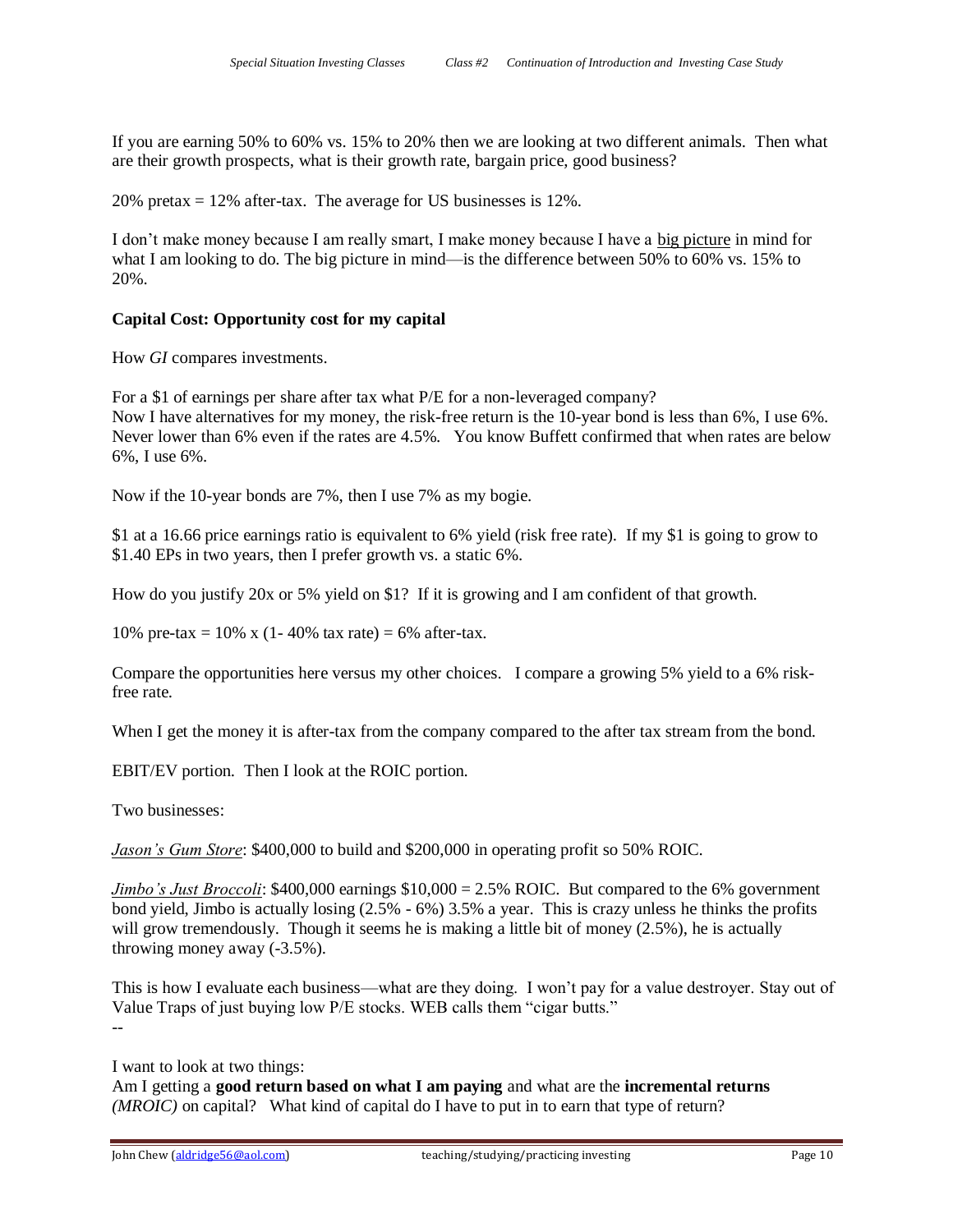What am I paying and is this a good business? I want to stay out of the *value traps*. I am really looking at normalized EBIT three or four years out vs. last year's EBIT.

How much of the money that I earn can I reinvest at the same rate. The incremental return on capital will affect my growth rate. It will affect how much my dollar will grow over time, then it will what normalized growth rates and earnings will be.

Generally, the way I solve any issues like that are…I look for what things in three years will be worth \$50 and I pay \$25 for them. If it is \$45 or \$55, I don't care; I am not smart enough to fine tune it over time. I am picking my spots. There are not that many companies are trading at that discount. It is \$38 going to \$58 in three years—24% per year. Depending upon how confident I am in that return that may be a great rate of return. Some times I need a higher rate of return depending upon my confidence. I may take a 15% to 20% rate of return despite I like to make more than that. If I am wrong how much can I lose? If I have a lot of room to be wrong and still not lose money. The risk is low.

If the cost of hanging in there is dead money for three years and the \$25 goes to \$30 or wherever, I get an OK return. Generally, if I am good and I get 4 out of 6 right or how many I get. I look out three years. I take my best shot; I look for a wide disparity. I always looking for a catalyst or the market will realize what I see. What will make people see what I see?

This is a special situations class so I would love to have a catalyst on everything I do. Eventually, in three years or more you don't even need a catalyst. There are a lot of things that can happen. **The efficient market people are right but only long term**. But eventually the facts come out. Whatever people were uncertain about now over the next two or three years, they find the answer to. There are a lot of people out there trying to figure out what something is worth.

**So I think the flaw with the efficient market theory is that it often takes a lot more time.** There is often a lot of emotion in the short term and there is much more uncertainty involved, and people take the discounts for uncertainty but there is more opportunity if you have a longer term horizon. In the short term I don't think a stock can trade at \$20 and \$35 and nothing happens and they both can't be right. The economy doesn't change that much. **In the short term, the market may not be efficient, but in the long term the market eventually gets it right.**

Other times a company may buy back stock if they think it is cheap. These little pieces of paper represent the whole company. Eventually all those things work together to get the right price.

We will talk about *Duff & Phelps*. I learned from that—by analyzing the business I was able to make an investment in the Moody's Spinoff.

Break………

*(See case study material on Duff & Phelps which is in the Appendix below)*

EXERCISE: *Duff & Phelps*….Buy, hold or sell? *Students reviewed the annual report of Duff & Phelps without looking at the subsequent price. See Appendix on page*

For the next class……..

Quality of Earnings Example: *Commodore.* Work in Process Inventory (WIP) growing faster than Sales.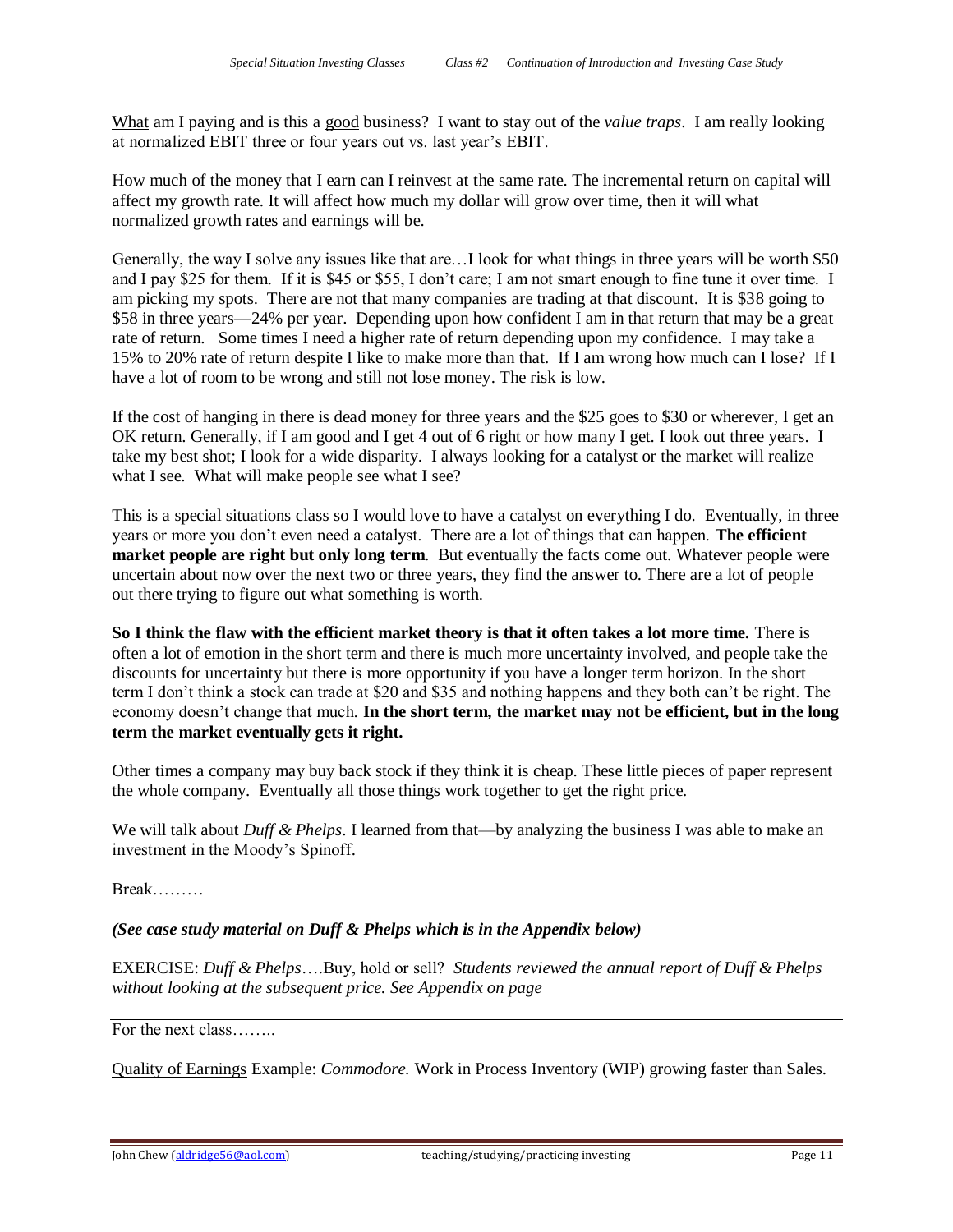*Sunbeam* Article in Barron's. *Chain Saw Al* stuffed the channels with inventory. Another trick is to write down inventory to 0. 490 million to \$0. If there are any sales in future periods then sales will be inflated and there will be extra profits. The CEO was manipulating the true economic presentation of the company to investors.

\$92 million in PP&E removes D&A so earnings are overstated.

Drop in allowance for doubtful accounts is less conservative accounting. Sunbeam still lost money after all these adjustments.

*Perelman* took stock at \$40 but the company was worth \$7 per share.

**Each mistake leads to better insights and subtleties.** 

**--**

Appendix:

# **CASE STUDY: DUFF & PHELPS**

Next Page

Assignment:

Analyze this business. Assume the highest price in the 10-K's report on quarterly prices H/L approx \$24.12

Is it a good business – use ROIC.

Is it a good price – Ebit/EV?

Is this a good business why or why not? Would you wish to own it?

Take no more than 50 minutes!

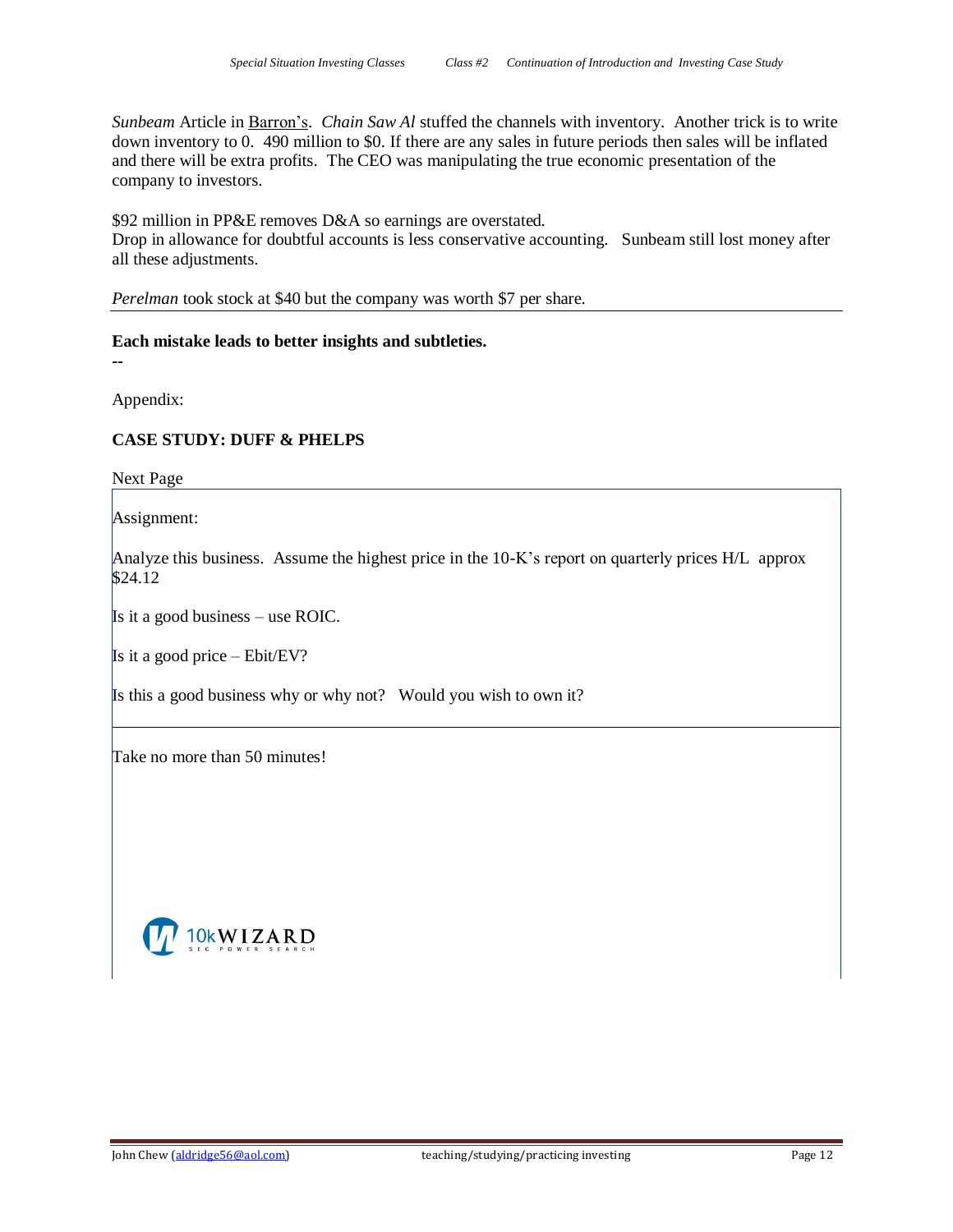# Form 10-K405

DUFF & PHELPS CREDIT RATING CO - DCR Filed: March 27, 1997 (period: December 31, 1996)

Annual report. The Regulation S-K Item 405 box on the cover page is checked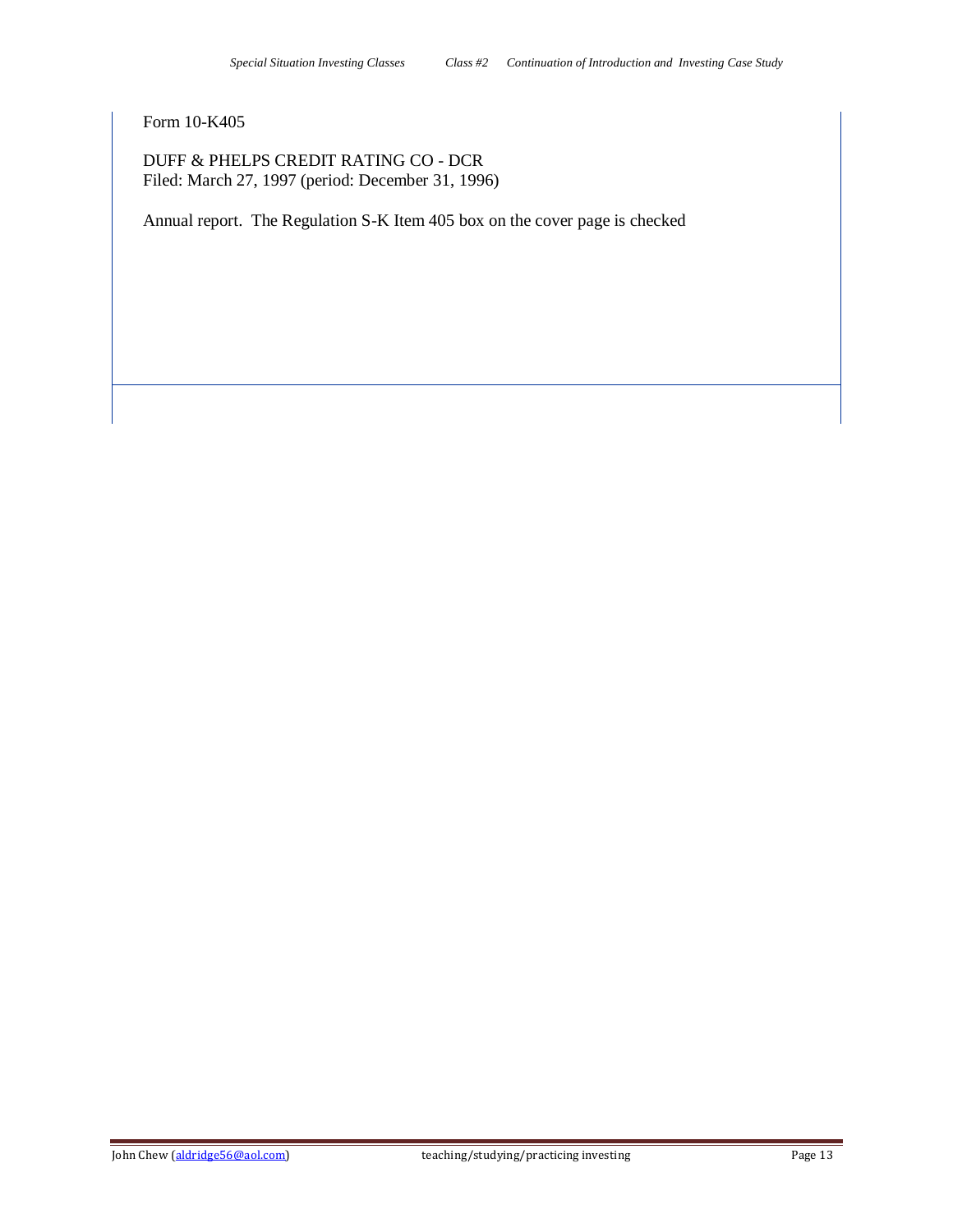#### SECURITIES AND EXCHANGE COMMISSION WASHINGTON, D.C. 20549

------------------------

#### FORM 10-K

#### DUFF & PHELPS CREDIT RATING CO. (Exact name of registrant as specified in its charter)

Proxy Statement dated **March 28, 1997**

### PART I

# **ITEM 1. BUSINESS.**

#### GENERAL

 Duff & Phelps Credit Rating Co. ("Credit Rating" or the "Company") is a nationally recognized credit rating agency. Credit Rating was incorporated in Illinois in 1987 as a wholly-owned subsidiary of Duff & Phelps Corporation, at which time Duff & Phelps Corporation contributed substantially all of the assets and liabilities of its credit rating business to Credit Rating. On October 31, 1994, Duff & Phelps Corporation distributed to its stockholders all of the outstanding shares of common stock of Credit Rating. The dividend of one share of common stock of Credit Rating for each three shares of Duff & Phelps Corporation common stock was distributed to the stockholders of Duff & Phelps Corporation of record as of October 26, 1994. As a result of the distribution, Credit Rating owns and operates the credit rating business as an independent public company.

#### **PRODUCTS AND SERVICES**

 Credit Rating predominantly issues credit ratings on domestic and international corporate bonds, preferred stocks, commercial paper, certificates of deposit, structured financings and insurance company claims paying ability. Credit Rating does not issue a significant volume of credit ratings on municipal securities. Credit ratings typically are issued for a fee paid by the issuer, and are published for access by investors, issuers, investment bankers, traders and the general public. Credit ratings concern only credit quality and are not recommendations to either buy or sell rated securities, certificates of deposit or insurance policies.

 Credit ratings are issued in response to requests from issuers or investment bankers. Requested ratings are for corporate short and long-term fixed obligations and structured finance programs, including securitizations of receivables such as auto loans and credit cards, pools of residential real estate loans and pools of commercial real estate loans, as well as single project financings. In addition, claims paying ability ratings are issued for life, property/casualty, financial guaranty and title insurance companies.

 Credit Rating's professional staff analyzes the factors which determine an issuer's credit quality and summarizes the basis for ratings. Credit ratings are assigned and reviewed by a Credit Rating Committee composed of senior Credit Rating officers and managers. Ratings are monitored and reviewed at appropriate intervals depending on the type of rating. A watch list is utilized to alert clients to ratings that are under review for potential rating changes. New ratings, the watch list, and changes to existing ratings are primarily communicated through news releases to financial news services, the print media, and through Credit Rating's research publications.

 Credit Rating's research services include published reports concerning new issues, detailed and summary reports on issuers, rating guides, comparative statistical guides, and industry research. In addition, Credit Rating's research is delivered to users electronically. Credit Rating is committed to a strong research service as evidenced by a policy of hiring analysts with excellent educational backgrounds, including many with prior employment experience in the respective industries they follow. Credit Rating's research service is widely distributed to domestic and international institutional investors including most of the largest United States mutual funds, banks, trust companies, public and private pension advisors and life and property/casualty insurance companies, as well as investment banks. Credit Rating management believes that its policy of allowing research subscribers direct access to credit analysts is attractive to current and prospective subscribers.

#### **REVENUES**

 Revenue is derived from fees for ratings in connection with debt issuance, annual surveillance of outstanding rated securities, and research subscriptions. Although revenue is sensitive to the level of debt issuance, fees from annual surveillance and research subscriptions tend to stabilize the revenue base. Credit Rating's fee schedule depends upon the type and amount of securities issued, the type of company or issue rated, the complexity of the transaction, and the types of services subscribed to for research publications. Over the past five years, revenues increased from \$18.3 million in 1991 to \$53.1 million in 1996, a compound annual growth rate of approximately 24 percent. This performance reflects a number of factors: increased market penetration by Credit Rating in the traditional corporate rating business, expansion of Credit Rating's structured finance business into new rating sectors, the expansion of international rating activities and the January 1994 transfer of the fixed income research business from Credit Rating's former parent. No single client represented more than 2.5 percent of Credit Rating's revenues in 1996.

 Revenues for the year ended December 31, 1996, were \$53.1 million, an increase of 15 percent or \$7.1 million, over the \$46.0 million recorded in 1995. Corporate rating fees rose 13 percent or \$3.2 million while structured finance rating fees increased 29 percent or \$4.6 million. Rating revenue increases were partially offset by a decline in fixed income research revenues of \$0.7 million.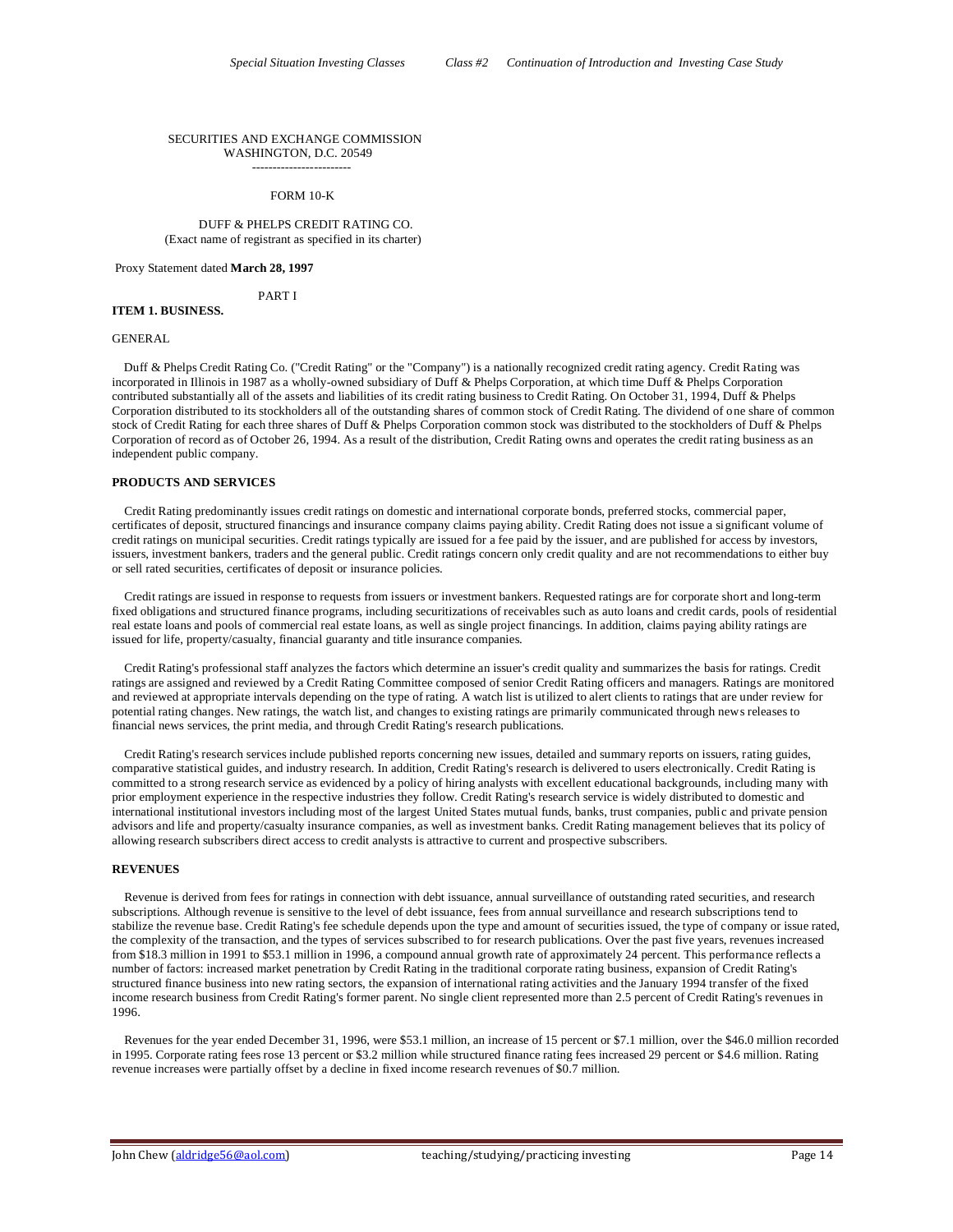Revenues for the year ended December 31, 1995, were \$46.0 million, an increase of 14 percent or \$5.6 million, over the \$40.4 million recorded in 1994. Corporate rating fees rose \$5.8 million while structured finance rating fees increased \$0.4 million. Rating revenue increases were partially offset by a decline in fixed income research revenues of \$0.6 million.

#### **MARKETING**

 Credit Rating's marketing staff introduces the rating service to prospective clients, and markets Credit Rating's research services to institutional investors, investment bankers, and other key users of credit ratings. Management of Credit Rating believes that the breadth of its research client base has led issuers to recognize the value of its rating services to purchasers of securities rated by Credit Rating. Credit Rating provides a comprehensive service that includes publicity for the ratings and rating rationale for each issuer. Credit Rating also conducts seminars and publishes timely articles related to securities analysis.

# **COMPETITION**

 Credit Rating competes primarily with five other nationally recognized credit rating agencies. Moody's Investors Service, Inc. and Standard & Poor's dominate the market and are much larger than Credit Rating. Since multiple agencies are increasingly used for ratings in the domestic and international markets, Credit Rating management believes that significant growth opportunities exist in the credit ratings market. In addition, more international issuers now have the ability to access the capital markets of the United States for financing than in the past. Further, Credit Rating penetrates the international market through strategic joint ventures and its London and Hong Kong offices.

 Structured finance ratings are transaction specific, and while growth of related rating revenue has been substantial, there remains the potential for further growth reflecting continued development of the structured finance markets. As part of its marketing efforts, Credit Rating attempts to identify new product areas or financial services not fully covered by other rating agencies. This strategy has allowed Credit Rating to gain significant market penetration in rating domestic and international structured real estate financings. Moreover, the London and Hong Kong offices primarily reflect perceived opportunities for Credit Rating to continue to penetrate the structured finance rating market and to pursue rating opportunities in the corporate market in Europe and in Asia.

 While precise statistics are not available on industry revenues as each of Credit Rating's competitors are privately owned or are part of larger corporations, Credit Rating estimates its comparable 1996 revenues to be equal to approximately 15 percent of the revenues of its largest competitor. Credit Rating's market penetration in the United States, however, is believed to vary significantly depending on market sector. For example, Credit Rating has an inconsequential share of the municipal and mutual fund rating market as historically it has not actively competed in this segment. However, Credit Rating believes its share of the rating business for insurance company claims paying ability, structured financing, and certain segments of the corporate market is much more meaningful. Specifically, in the United States market, Credit Rating has issued claims paying ability ratings on 82 percent of the 100 largest life insurance companies. Credit Rating rates approxima tely 70 percent of the companies comprising the investor-owned electric utility industry and 75 percent of the largest telephone companies. Of banks and finance companies, Credit Rating rates 80 percent and 66 percent, respectively, of the 50 largest companies. Credit Rating also rates 47 percent of Fortune 100 industrial companies.

 Credit Rating believes that significant growth opportunities continue to exist for the following reasons: (1) generally low market penetration; (2) the growing use of multiple agencies for ratings; (3) the increasing number of new financial instruments which require ratings; and (4) the growth of international financial markets. Moreover, as part of its strategy to grow, Credit Rating has established joint ventures with partners in certain North and South American and Asian countries and South Africa (see "-- International") and has offices in London and Hong Kong.

# **INTERNATIONAL**

 Credit Rating has entered into joint venture agreements with credit rating agencies in Argentina, Brazil, Canada, Chile, Colombia, India, Mexico, Peru, South Africa and Venezuela as of December 31, 1996 and is pursuing joint venture relationships in several Asian and European countries. Additionally, Credit Rating maintains its designation as a rating agency in Japan, which was granted in October 1992 by the Minister of Finance of Japan.

 In July 1994, Credit Rating organized Duff & Phelps Credit Rating Co. of Europe, a U.S. wholly-owned subsidiary with an office in London, to enter the market for rating structured financings and to provide other rating services in the United Kingdom and throughout Europe.

 In July 1996, Credit Rating organized Duff & Phelps Credit Rating Co. of Asia, a U.S. wholly-owned subsidiary with an office in Hong Kong, to enter the market for rating structured financings and to provide other rating services in Hong Kong and throughout Asia.

#### **EMPLOYEES**

 As of December 31, 1996, Credit Rating employed approximately 240 persons. Credit Rating considers its employee relations to be satisfactory.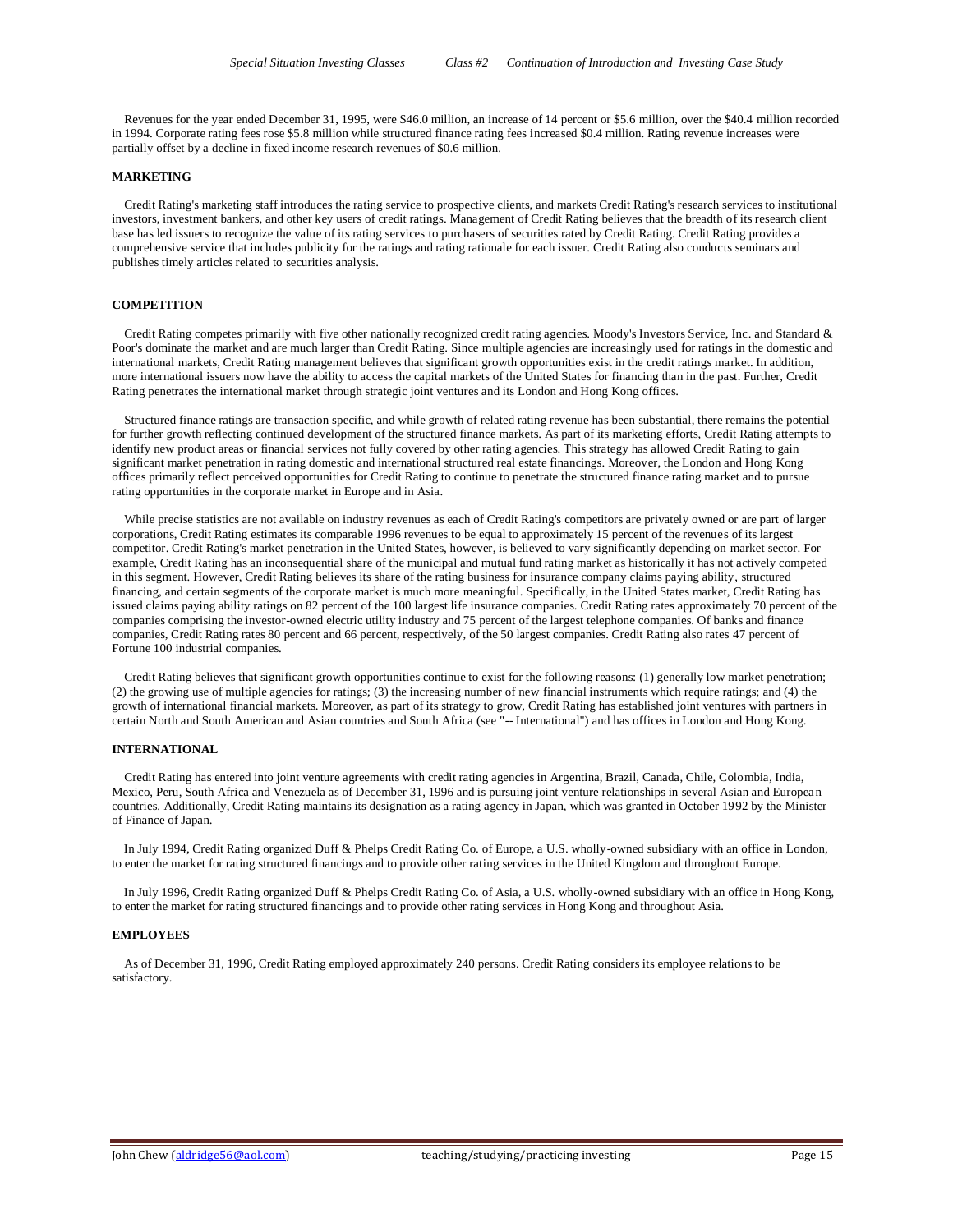### EXECUTIVE OFFICERS OF CREDIT RATING

The executive officers of Credit Rating are as follows:

| <b>NAME</b> | AGE | <b>POSITION</b>                                                                         |
|-------------|-----|-----------------------------------------------------------------------------------------|
|             |     | 58 Chairman of the Board, Chief Executive Officer, Chief Financial Officer and Director |
|             |     | 53 President, Chief Operating Officer and Director                                      |
|             |     | 56 Executive Vice President and General Counsel                                         |
|             |     | 47 Executive Vice President                                                             |
|             |     | 63 Executive Vice President                                                             |

The executive officers of Credit Rating are elected annually and serve at the discretion of the Board of Directors of Credit Rating.

Mr. McCarthy has been Chairman of the Board of Credit Rating since December 1995 and Chief Executive Officer and a Director of Credit Rating since February 1991. He has also been Chief Financial Officer of Credit Rating since November 1994. Mr. McCarthy was also President of Credit Rating from February 1991 to December 1995. Mr. McCarthy was also an Executive Vice President and a Director of Duff & Phelps Corporation from January 1992 to November 1994 and an Executive Vice President and a Director of Duff & Phelps Inc. from February 1991 until its dissolution in November 1992. From May 1975 to February 1991, he served as President, Chief Executive Officer and a Director of McCarthy, Crisanti & Maffei, Inc., the investment research operations of which were acquired by Duff & Phelps Corporation in February 1991.

 Mr. Maffei has been President of Credit Rating since December 1995, Chief Operating Officer of Credit Rating since October 1994 and a Director of Credit Rating since February 1991. From February 1991 to December 1995, Mr. Maffei was an Executive Vice President of Credit Rating. From May 1975 to February 1991, he served as an Executive Vice President, Treasurer and a Director of McCarthy, Crisanti and Maffei, Inc., the investment research operations of which were acquired by Duff & Phelps Corporation in February 1991.

 Mr. Elsner has been General Counsel of Credit Rating since July 1995 and an Executive Vice President of Credit Rating since February 1991. Mr. Elsner was a Senior Vice President of Credit Rating from January 1986 to January 1991.

 Mr. Stahl has been an Executive Vice President of Credit Rating since July 1994. From January 1992 to July 1994, Mr. Stahl was a Senior Vice President of Credit Rating. From February 1991 to January 1992, Mr. Stahl was a Group Vice President of Credit Rating. From March 1986 to February 1991, Mr. Stahl was Vice President of Marketing of McCarthy, Crisanti & Maffei, Inc., the investment research operations of which were acquired by Duff & Phelps Corporation in February 1991.

 Mr. Brossman has been an Executive Vice President of Credit Rating since May 1996. Mr. Brossman was a Senior Vice President of Credit Rating from January 1993 to May 1996, a Group Vice President of Credit Rating from January 1992 to January 1993 and a Vice President of Credit Rating from March 1988 to January 1992.

# **ITEM 2. PROPERTIES.**

 Credit Rating, which is headquartered in Chicago, conducts its operations through offices located in Chicago, Illinois, New York, New York, London, England and Hong Kong, in which locations it leases a total of approximately 72,000 square feet of office space.

### **ITEM 3. LEGAL PROCEEDINGS.**

 During 1993, several legal actions were filed against Credit Rating in the U.S. District Court for the Southern District of New York by holders of secured promissory notes ("Notes") of Towers Financial Corporation ("Towers") and holders of bonds ("Bonds") issued by subsidiaries of Towers in five structured financing transactions. Towers collapsed in 1993 amid allegations of massive fraud and is in bankruptcy. Credit Rating had rated the Bonds but had not rated the Notes. It is alleged that \$245 million of Notes were sold that are worthless and that \$200 million of Bonds were sold that have lost much or all of their value. Directors and officers of Towers, lawyers, accountants, broker-dealers and the indenture trustee for the Bonds were also named as defendants in one or more of the actions. The plaintiffs in the actions contend that Credit Rating and the other defendants are liable for losses the plaintiffs have suffered and for punitive damages. The holders of the Bonds also sought recovery from Credit Rating of treble damages under the Racketeer Influenced and Corrupt Organizations Act ("RICO"). It is asserted that Credit Rating, in its ratings and its monitoring of the transactions after ratings were issued, was either fraudulent or negligent in failing to discover the alleged fraud of Towers and its officers or in taking other action that allegedly induced purchases of the Bonds and the Notes. Credit Rating denies these assertions. Credit

Rating's ratings were based upon (and assumed the accuracy of) the information provided to it by Towers and its officers. Credit Rating has taken the position that it cannot be expected to detect fraud or discover variances from the structure of a rated security when the information provided to it demonstrates compliance with that structure. In 1996, the legal actions filed by the holders of the Notes were dismissed by the federal courts and the RICO claim of the holders of the Bonds was dismissed. One holder of Notes claiming to represent holders of approximately \$17 million of Notes filed a class action against Credit Rating in the Circuit Court of Cook County, Illinois alleging the state law claims previously asserted in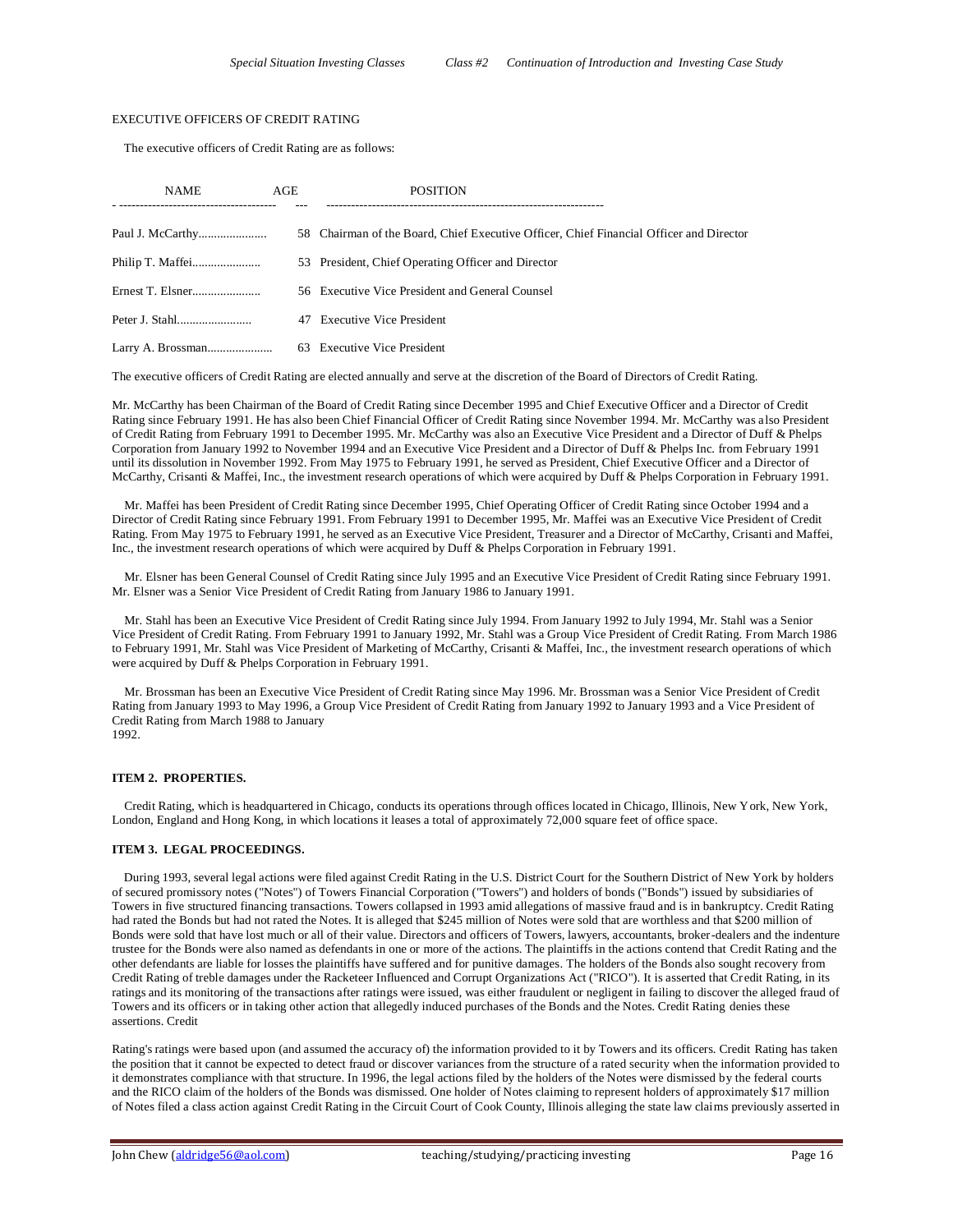federal court. Management intends to vigorously defend these actions, and at this time, cannot make an assessment with regard to such litigation's effect on Credit Rating's financial position or results of operations.

 In October 1994, putative class actions were filed in the U.S. District Court for the Northern District of Georgia and in Georgia and New York State Courts on behalf of all persons (the "Plaintiffs") who purchased or renewed life insurance policies, annuities or guaranteed investment contracts (collectively the "Contracts") from or issued by Confederation Life Insurance Company or its subsidiaries ("Confederation") during the period from May 27, 1993, through August 12, 1994. Credit Rating, which had rated the claims paying ability of Confederation, was named a defendant in the action along with two other rating agencies, A.M. Best and Standard & Poor's, Confederation's independent auditor, Ernst & Young, and certain officers and/or directors of Confederation. Confederation ceased operations and was in liquidation allegedly because of a decline in the amount of its assets, a large percentage of which were real estate investments. The complaint in the action alleged that Credit Rating and the other rating agencies knew or should have known of Confederation's deteriorating financial condition and that by issuing and maintaining their ratings they misrepresented Confederation's financial strength and the value of the Contracts, thereby inducing the Plaintiffs to purchase or renew Contracts. It was alleged that Credit Rating and the other defendants' conduct constituted a violation of Section 10(b) of the Securities Exchange Act of 1934, common law fraud and negligent misrepresentation. The complaint sought compensatory damages in an unspecified amount, punitive damages, costs, attorneys' fees and interest. In October and November 1996, the Plaintiffs dismissed without prejudice their claims against the Company in all three cases. In addition, the three parties that originally filed the claims have released the Company from the claims brought in these cases.

 Credit Rating is involved in other litigation, which in the opinion of management, would not have a material adverse effect on Credit Rating's financial position or results of operations.

# **ITEM 4. SUBMISSION OF MATTERS TO A VOTE OF SECURITY HOLDERS.**

#### PART II

# **ITEM 5. MARKET FOR REGISTRANT'S COMMON EQUITY AND RELATED STOCKHOLDER MATTERS.**

# PRICE RANGE OF COMMON STOCK

 The Company's common stock has traded on the New York Stock Exchange ("NYSE") under the ticker symbol "DCR" since October 24, 1994. The following table sets forth the high and low sales prices per share for the common stock traded on the NYSE for the periods indicated:

| 1996                               | <b>HIGH</b> | LOW    | 1995           | HIGH  | LOW    |
|------------------------------------|-------------|--------|----------------|-------|--------|
|                                    |             |        |                |       |        |
| Fourth Quarter \$ 24.125 \$ 21.875 |             |        |                |       |        |
|                                    |             | 19.125 | Third Quarter  | 15.75 | 12.75  |
| Second Quarter                     | 21.25       | 16.125 | Second Quarter | 13.25 | 11.875 |
| First Ouarter                      | 16.00       | 14.00  | First Quarter  | 12.75 | 8.625  |

As of February 24, 1997, there were approximately 124 holders of record of the Company's common stock.

### DIVIDEND POLICY

 During 1996 and 1995, the Company paid a regular quarterly dividend of \$0.03 per share. The Company intends to continue to pa y quarterly cash dividends; however, future cash dividends will depend on the financial condition, capital requirements and earnings of the Company. Additionally, the Company's bank credit agreement contains provisions which may limit the aggregate dividends that the Company may pay on its common stock.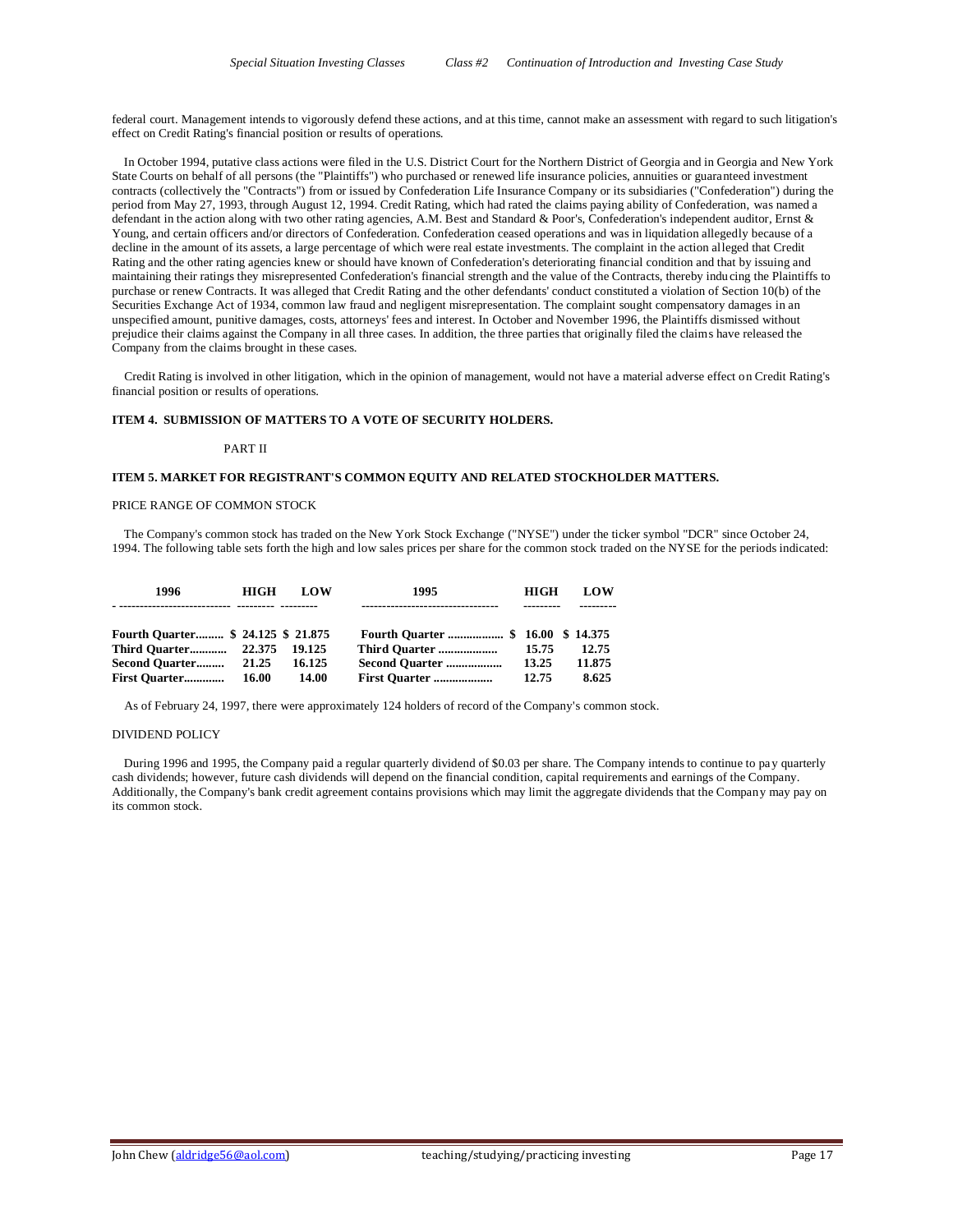# **ITEM 6. SELECTED FINANCIAL DATA.**

 The following selected financial data of the Company should be read in conjunction with the Company's Consolidated Financial Statements, including the Notes thereto, and Management's Discussion and Analysis of Financial Condition and Results of Operations

# (IN MILLIONS, EXCEPT PER SHARE DATA)

| <b>INCOME STATEMENT DATA: For December 31,</b>                   |          |          |          |          |                |
|------------------------------------------------------------------|----------|----------|----------|----------|----------------|
|                                                                  | 1996     | 1995     | 1994     | 1993     | 1992           |
| \$<br>Revenues                                                   | 53.1     | 46.0     | 40.4     | 32.6     | 24.7           |
| Operating expense                                                | 35.4     | 30.1     | 26.4     | 18.9     | 14.2           |
| Income from operations before fees paid to former parent         | 17.7     | 15.9     | 14.0     | 13.7     | 10.5           |
| Name use fee paid to former parent                               | 2.0      | 2.0      | 2.0      | 2.0      | 2.0            |
| Intercompany charges paid to former parent                       | $\Omega$ | $\Omega$ | $\Omega$ | 10.8     | 5.6            |
| Operating income                                                 | 15.7     | 13.9     | 12.0     | 0.9      | 2.9            |
| Interest expense and other                                       | 0.1      | 0.5      | 0.6      | 0.4      | 2.5            |
| Earnings before income tax                                       | 15.6     | 13.4     | 11.4     | 0.5      | 0.4            |
| Income tax expense                                               | 6.6      | 5.8      | 4.9      | 0.5      | 0.4            |
| \$<br>Net earnings                                               | 9.0      | 7.6      | 6.5      | $\Omega$ | $\Omega$       |
|                                                                  |          |          |          |          |                |
| Earnings per Share ( <i>Pro Forma for 1993 and 1992</i> )        | \$1.54   | 41.28    | \$1.12   | \$1.10   | \$0.59         |
| Cash dividends paid per common share                             | \$0.12   | 0.12     | 0.03     | $\Omega$ | $\overline{0}$ |
|                                                                  |          |          |          |          |                |
| BALANCE SHEET DATA (AT END OF PERIOD                             | 2.0      | 2.0      | 2.0      | 2.0      | 2.0            |
| Working capital -- exclusive of intercompany receivable/ payable |          |          |          |          |                |
| to former parent in 1993 and 1992                                | \$0.1    | 1.60     | 0.3      | 1.7      | 0.8            |
| Goodwill                                                         | 23.1     | 23.8     | 24.6     | 25.3     | 26.0           |
| Total assets                                                     | 42.1     | 42.3     | 41.0     | 36.1     | 35.0           |
| Total long-term debt                                             | 5.5      | 6.0      | 10.0     | 15.0     | 4.3            |
| Stockholders' equity                                             | 25.1     | 26.1     | 20.8     | 16.0     | 16.4           |
|                                                                  |          |          |          |          |                |

### ITEM 7. MANAGEMENT'S DISCUSSION AND ANALYSIS OF FINANCIAL CONDITION AND RESULTS OF OPERATIONS.

| Dec. 31,                            | 1996   | 1995   | 1994   |
|-------------------------------------|--------|--------|--------|
| Revenues                            | \$53.1 | \$46.0 | \$40.4 |
| <b>Operating Expenses</b>           | 35.4   | 30.1   | 26.4   |
| Name use fees paid to former parent | 2.0    | 2.0    | 2.0    |
|                                     |        |        |        |
| Operating income                    | 15.7   | 13.9   | 12.0   |
| Interest expense                    | 0.4    | 0.7    | 0.7    |
| Other Income                        | 0.3    | 0.2    | 0.1    |
|                                     |        |        |        |
| Earnings bef. taxes                 | 15.6   | 13.4   | 11.4   |
| Taxes                               | 6.6    | 5.8    | 4.9    |
| Net earnings                        | 9.0    | 7.65   | 6.5    |
|                                     |        |        |        |
|                                     |        |        |        |
| Weighted average shares             | \$5.8  | \$5.9  | \$5.8  |
| Earnings per share                  | \$1.54 | \$1.28 | \$1.12 |
|                                     |        |        |        |

#### RESULTS OF OPERATIONS YEAR ENDED DECEMBER 31, 1996, COMPARED WITH YEAR ENDED DECEMBER 31, 1995

 Revenues for the year ended December 31, 1996, were \$53.1 million, an increase of 15 percent or \$7.1 million, over the \$46.0 million recorded in 1995.Corporate rating revenues rose \$3.2 million while structured finance rating revenues increased \$4.6 million. Rating revenue increases were partially offset by a decline in fixed income research revenues of \$0.7 million.

 Corporate rating revenues, which increased 13 percent or \$3.2 million over 1995, include improved performance by all sectors of the corporate rating business and were driven by a strong increase in new client fees. Structured finance rating fees increased 29 percent over the prior year led by the strong performances of the asset-backed and commercial real estate sectors. International rating fees which are included in the above comparisons significantly contributed to the overall growth.

 Operating income for the year ended December 31, 1996, was \$15.7 million, an increase of \$1.8 million, or 13 percent, over the \$13.9 million recorded in 1995. This increase reflects the revenue increases discussed above, offset by an increase in employment expense of \$3.7 million and an increase in operating expenses of \$1.6 million. Expense increases can be attributed to the growth in both domestic and international business, which necessitated an increase in the number of employees, additional travel expenses, office expansions and an office addition in Hong Kong.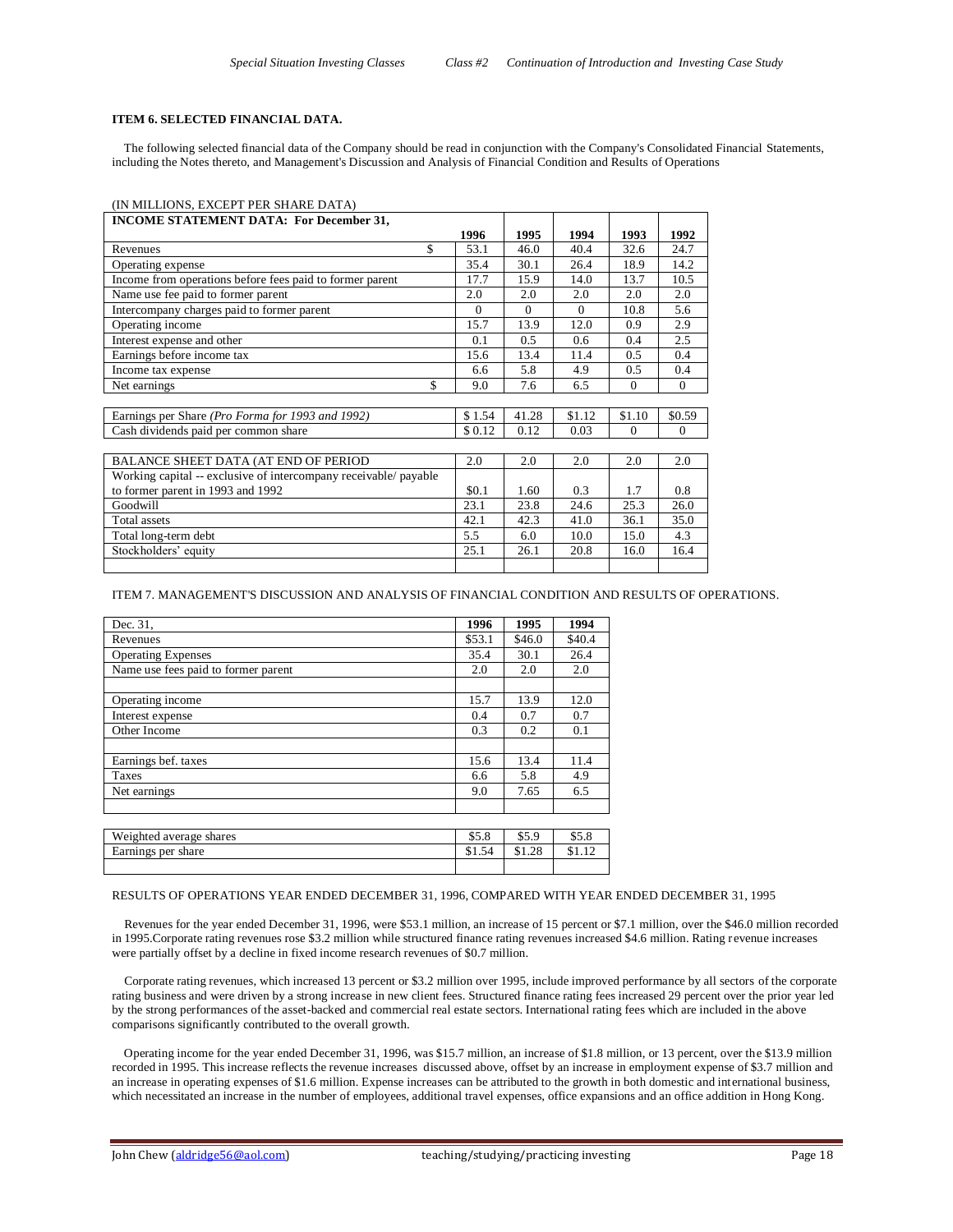Interest expense decreased \$0.3 million in 1996 due to the reduction in the average debt balance and interest rate. Other income increased approximately \$0.1 million as a result of dividends received from the Company's international partnerships. Income tax expense increased proportionately with income.

 Net income totaled \$9.0 million in 1996, a \$1.4 million or 18 percent increase over 1995. Weighted average shares outstanding decreased 2 percent due to the Company's stock repurchases of 573,391 common shares and equivalents.Earnings per share increased 20 percent to \$1.54 in 1996 compared with \$1.28 in 1995.

#### YEAR ENDED DECEMBER 31, 1995, COMPARED WITH YEAR ENDED DECEMBER 31, 1994

 Revenues for the year ended December 31, 1995, were \$46.0 million, an increase of 14 percent or \$5.6 million, over the \$40.4 million recorded in 1994. Corporate rating revenues rose \$5.8 million while structured finance rating revenues increased \$0.4 million. Rating revenue increases were partially offset by a decline in fixed income research revenues of \$0.6 million.

 Corporate rating revenues, which increased 30 percent or \$5.8 million over 1994, were driven by a strong increase in renewal revenue of \$3.5 million, while new issue revenues contributed \$2.0 million to the increase, and new client revenues added \$0.3 million. Structured finance rating revenues increased 2 percent over the prior year and were adversely impacted by a more than 70 percent market decline in residential mortgage backed securities new issue volume.

 Operating income for the year ended December 31, 1995, was \$13.9 million, an increase of \$1.9 million or 16 percent, over the \$12.0 million recorded in 1994. This increase reflects the revenue increases discussed above, offset by an increase in employment expense of \$2.7 million and an increase in operating expenses of \$0.9 million. The increase in employee compensation was the result of increased incentive compensation based on the 1995 operating results, additional staff needed to support the rating business growth, and staff added to eliminate a substantial portion of the support services provided by the former parent for which costs are accounted for in operating expenses. Operating expense increases were largely due to an increase in travel expense to service the additional business and expenses associated with the Company being an independent public corporation.

 Interest expense decreased 4 percent in 1995 due to the reduction in the debt balance. Other income increased approximately \$0.1 million as a result of dividends received from the Company's international partnerships. Income tax expense increased proportionately with income.

 Net income totaled \$7.6 million in 1995, a \$1.2 million or 18 percent increase over 1994. Despite the Company's common stock repurchases of 155,333 common shares, weighted average shares outstanding increased 3 percent due to the dilutive effect of common stock equivalents which are weighted based on the

Company's stock price. Earnings per share increased 14 percent to \$1.28 in 1995 compared with \$1.12 in 1994, despite higher weighted average shares outstanding.

# LIQUIDITY AND CAPITAL RESOURCES

 The Company has typically financed its operations, which do not require significant amounts of working capital or capital expenditures, through funds provided by operations. For the years ended December 31, 1996 and 1995, capital expenditures totaled \$1.5 million and \$1.4 million, respectively. These capital expenditures were primarily for leasehold improvements, computer equipment and office furniture. The Company expects capital expenditures to approximate \$1.8 million in 1997.

 During 1996, the Company repurchased 573,391 of its common shares and equivalents for approximately \$11.4 million. In 1995, the Company had repurchased 155,333 of its common shares for approximately \$2.2 million. Future share repurchases are contingent upon the Company's financial condition, capital requirements and earnings.

 The Company has in place a \$10.0 million, four-year revolving bank credit agreement. At December 31, 1996, \$5.5 million was outstanding under the facility at a floating annual rate which was approximately 6.3 percent, compared with \$6.0 million outstanding at December 31, 1995, at approximately 6.9 percent. Commitment fees are accrued on the unused facility at an annual rate of .375 percent and are paid quarterly. The bank credit agreement contains the following financial covenants among others: (i) a minimum net worth test; (ii) a maximum leverage test; (iii) a maximum debt/capitalization ratio test; and (iv) a limitation on indebtedness and capital expenditures. The Company is currently in compliance with such covenants. The bank credit agreement also imposes certain restrictions on sale of assets, mergers or consolidations, creation of liens, investments, leases and loans and certain other matters.

 The Company believes that funds provided by operations and amounts available under its credit agreement will provide adequate liquidity for the foreseeable future.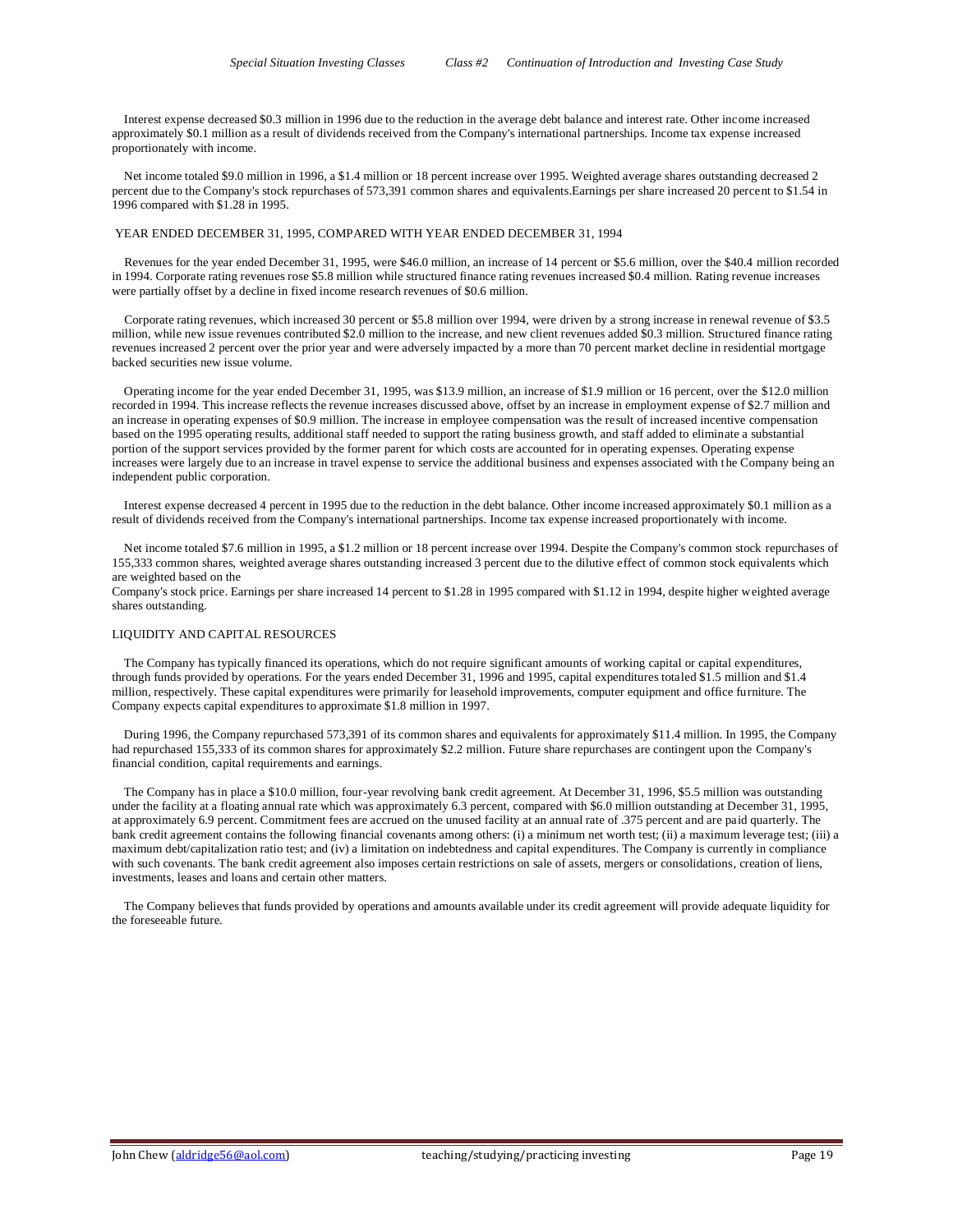# Report of Independent Public Accountants

|                                                                                                                                         |                                 | <b>CONSOLIDATED BALANCE SHEETS</b><br>(In thousands)<br>DECEMBER 31. |
|-----------------------------------------------------------------------------------------------------------------------------------------|---------------------------------|----------------------------------------------------------------------|
|                                                                                                                                         |                                 | 1996 1995                                                            |
| <b>ASSETS</b><br><b>CURRENT ASSETS:</b>                                                                                                 | 0 <sup>s</sup>                  | --------- ---------<br>233                                           |
| Accounts receivable, net of allowance for doubtful accounts of \$219 and \$212,                                                         | 642                             | 529                                                                  |
|                                                                                                                                         | ---------                       | ----------<br>10.940 10.861                                          |
| OFFICE FURNITURE, EQUIPMENT AND LEASEHOLD IMPROVEMENTS,<br>net of accumulated depreciation of \$3,042 and \$2,249 respectively (Note 1) | 4,540                           | 4,013                                                                |
| <b>OTHER ASSETS:</b>                                                                                                                    | 2,319<br>23,094<br>1,019<br>214 | 2,624<br>23,840<br>621<br>315<br>--------- ---------                 |
|                                                                                                                                         |                                 |                                                                      |
| LIABILITIES AND STOCKHOLDERS' EQUITY                                                                                                    | ---------                       | ----------                                                           |
| <b>CURRENT LIABILITIES:</b>                                                                                                             | 3,193<br>576<br>1,314<br>15     | 2,063<br>1,362<br>1,294<br>18<br>.                                   |
|                                                                                                                                         | ----------<br>10,854            | 9,255                                                                |
|                                                                                                                                         | 5,500                           | 6,000                                                                |

OTHER LONG-TERM LIABILITIES (Note 8).............................................................. 717 950 STOCKHOLDERS' EQUITY: Preferred stock, no par value: 3,000 shares authorized, zero issued and outstanding......... 0 0 0 Common stock, no par value: 15,000 shares authorized, 5,152 and 5,541 shares issued and outstanding at December 31, 1996 and 1995..................................................................... 5,030 14,371 Retained earnings.............................................................................................................. 20,025 11,698 --------- --------- Total stockholders' equity................................................................................................. 25,055 26,069 --------- --------- Total liabilities and stockholders' equity........................................................................... \$ 42,126 \$ 42,274 --------- --------- --------- ---------

The accompanying notes to the consolidated financial statements are an integral part of these balance sheets. CONSOLIDATED STATEMENTS OF INCOME (In thousands, except per share data)

#### FOR THE YEARS ENDED DECEMBER 31,

|                 | 1996                           | 1995   | 1994   |
|-----------------|--------------------------------|--------|--------|
|                 |                                |        |        |
|                 | $$53.083$$ \$ 45.983 \$ 40.409 |        |        |
| <b>EXPENSES</b> |                                |        |        |
|                 | 22.512                         | 18.840 | 16.139 |
|                 | 10.812                         | 9.486  | 8.730  |
|                 | 2.000                          | 2.000  | 2.000  |
|                 | 2.020                          | 1.725  | 1.544  |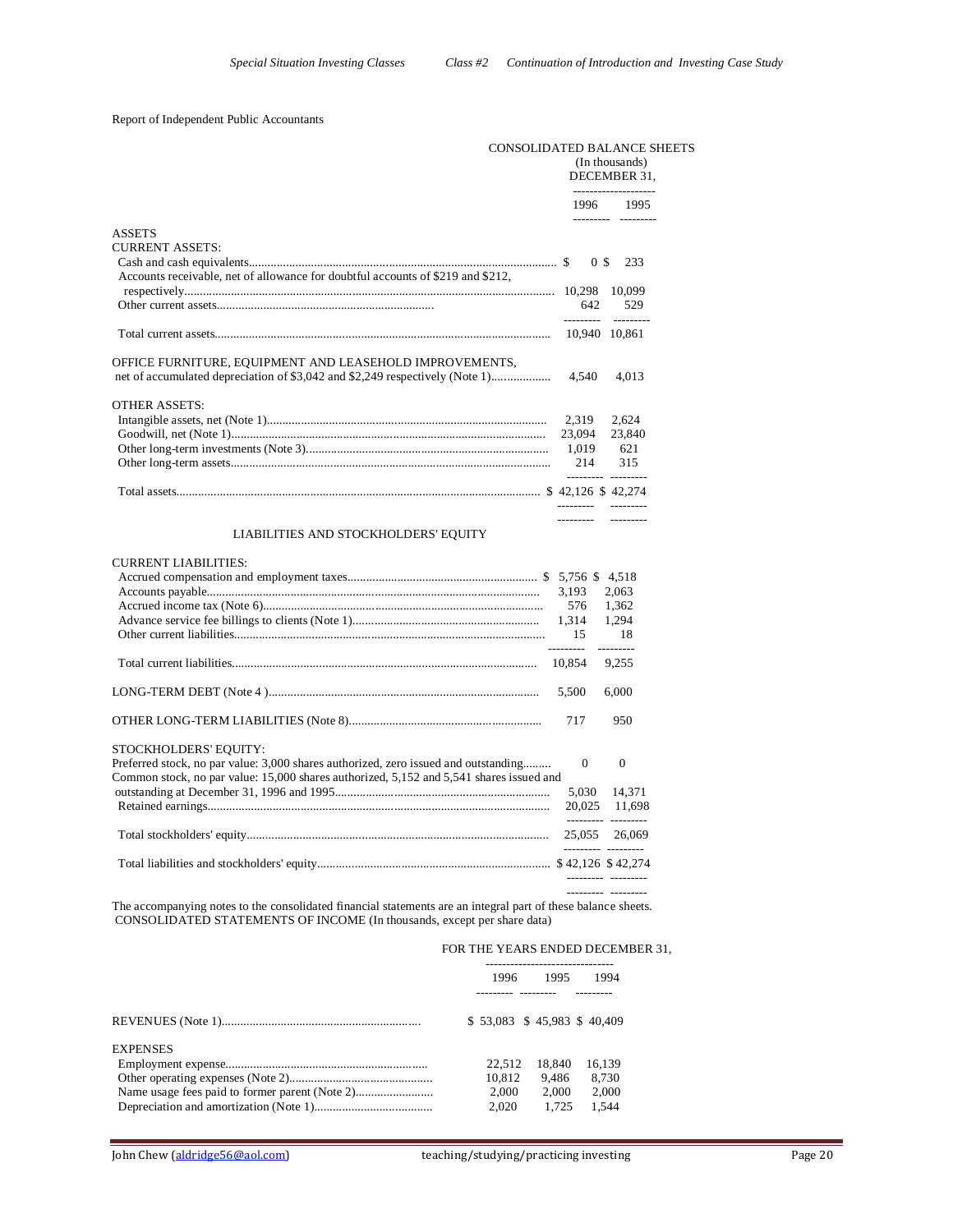| 32.051<br>37.344<br>28.413                 |  |
|--------------------------------------------|--|
|                                            |  |
| 15.739<br>13.932<br>11.996                 |  |
| 283<br>237<br>129                          |  |
| 413<br>712<br>739                          |  |
|                                            |  |
| 11,386<br>15,609 13,457                    |  |
| 6,634 5,825 4,920<br>---- -------- ------- |  |
| $$8.975 \text{ } $7.632 \text{ } $6.466$   |  |
| 5,846 5,953 5,761                          |  |
| \$ 1.54 \$ 1.28 \$ 1.12                    |  |

 The accompanying notes to the consolidated financial statements are an integral part of these statements.

# CONSOLIDATED STATEMENTS OF CHANGES IN STOCKHOLDERS' EQUITY (In thousands)

|  | <b>COMMON</b>     |                     | <b>RETAINED</b> |          |
|--|-------------------|---------------------|-----------------|----------|
|  | <b>STOCK</b>      |                     | <b>EARNINGS</b> | TOTAL    |
|  |                   |                     |                 |          |
|  | \$15,953          | \$.                 | -1              | \$15.954 |
|  | $\Omega$          | 6.466               |                 | 6,466    |
|  | 43                |                     | $\Omega$        | 43       |
|  | 93                |                     | $\Omega$        | 93       |
|  | $\Omega$          |                     | (169)           | (169)    |
|  | $\Omega$          |                     |                 |          |
|  |                   | (1,557)             |                 | (1,557)  |
|  | \$16,089          |                     | \$4.741         | \$20,830 |
|  | $\Omega$          | 7,632               |                 | 7,632    |
|  | 337               |                     | $\Omega$        | 337      |
|  | 107               |                     | $\Omega$        | 107      |
|  | $\Omega$          |                     | (674)           | (674)    |
|  | (2,163)           |                     | $\Omega$        | (2,163)  |
|  |                   |                     |                 |          |
|  | \$14,370 \$11,699 |                     |                 | \$26,069 |
|  | $\Omega$          | 8.976               |                 | 8,976    |
|  | 1.141             |                     | $\Omega$        | 1.141    |
|  | 47                |                     | $\Omega$        | 47       |
|  | 833               |                     | $\Omega$        | 833      |
|  | $\Omega$          |                     | (651)           | (651)    |
|  | (11,360)          |                     | $\Omega$        | (11,360) |
|  | \$ 5,031          | \$20,024            |                 | \$25,055 |
|  | ---------         | $- - - - - - - - -$ |                 |          |

# THE FOLLOWING TABLE PROVIDES A SUMMARY OF COMMON STOCK ISSUED AND OUTSTANDING: FOR THE YEARS ENDED DECEMBER 31

| 1996  | 1995          | 1994  |
|-------|---------------|-------|
| 5.541 | 5,650 1       |       |
|       | $\Omega$      | 5.625 |
| (525) | (155) 0<br>46 | 24    |
| 136   |               |       |
| 5.152 | 5,541         | 5.650 |
|       |               |       |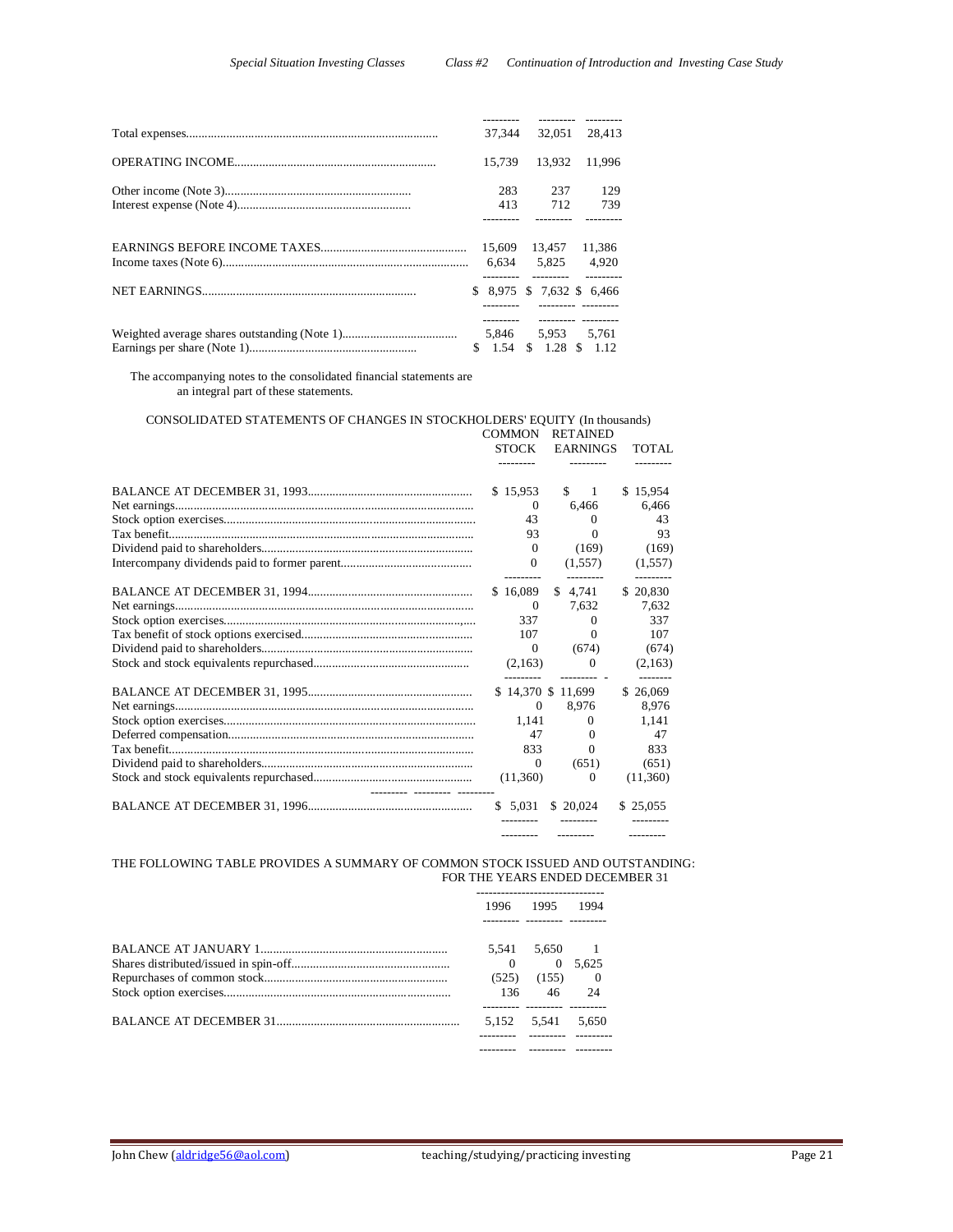# CONSOLIDATED STATEMENTS OF CASH FLOWS (In thousands)

#### FOR THE YEARS ENDED DECEMBER 31,

|                                                                                 | 1996                | 1995<br>-------- --------- -------- | 1994                |
|---------------------------------------------------------------------------------|---------------------|-------------------------------------|---------------------|
| CASH FLOWS FROM OPERATING ACTIVITIES:                                           |                     |                                     |                     |
|                                                                                 | \$.                 | 8,975 \$ 7,632 \$ 6,466             |                     |
| Adjustments to reconcile net earnings to cash provided by operating activities: |                     |                                     |                     |
|                                                                                 | (199)               | (2,203)                             | (2,342)             |
| Increase (decrease) in advance service fee billings                             | 19                  | (1,213)                             | 2,469               |
|                                                                                 |                     | 2,020 1,725 1,544                   |                     |
|                                                                                 |                     | 186 (78) 1,372                      |                     |
|                                                                                 | $1,982$ $1,162$ 787 |                                     |                     |
|                                                                                 |                     | ---------- ---------                | ---------           |
|                                                                                 |                     | 12,983 7,025 10,296                 |                     |
|                                                                                 | -----------         | ----------                          |                     |
|                                                                                 |                     |                                     |                     |
| <b>CASH FLOWS FROM INVESTING ACTIVITIES:</b>                                    |                     |                                     |                     |
| Purchase of office furniture, equipment, and leasehold improvements             |                     | $(1,496)$ $(1,380)$                 | (2,011)             |
|                                                                                 |                     |                                     |                     |
|                                                                                 |                     | $(1,876)$ $(1,536)$ $(2,271)$       | --------- --------- |
| CASH FLOWS FROM FINANCING ACTIVITIES:                                           |                     |                                     |                     |
|                                                                                 | (651)               | (674)                               | (169)               |
|                                                                                 | 30                  | 30                                  | (118)               |
|                                                                                 | 1,141               | 337                                 | 43                  |
|                                                                                 | (11,360)            | (2,163)                             | $\overline{0}$      |
|                                                                                 | (500)               | (4,000)                             | (5,000)             |
|                                                                                 | $\overline{0}$      | (4)                                 | (7)                 |
|                                                                                 | $\Omega$            | $\overline{0}$                      | (1,557)             |
|                                                                                 |                     | ----------  ---------               | ----------          |
|                                                                                 |                     | $(11,340)$ $(6,474)$ $(6,808)$      |                     |
|                                                                                 | ----------          | $(233)$ $(985)$ 1,217               |                     |
|                                                                                 |                     | ---------- --------- ---------      |                     |
|                                                                                 |                     | 233 1,218 1                         |                     |
|                                                                                 |                     | $$ 0 \t$ 233 \t$ 1,218$             |                     |
|                                                                                 |                     | ---------- -------- --------        |                     |

--------------------------------

#### DUFF & PHELPS CREDIT RATING CO. NOTES TO THE CONSOLIDATED FINANCIAL STATEMENTS

#### 1 SIGNIFICANT ACCOUNTING POLICIES:

### GENERAL

 Duff & Phelps Credit Rating Co. (the "Company") is an internationally recognized credit rating agency which provides ratings and research on corporate, structured and sovereign financings as well as insurance claims paying ability. The Company has offices in Chicago, New York, London and Hong Kong and operates with international partners in Latin America, Asia, South Africa and Canada.

 On October 31, 1994, the spin-off of the Company from its former parent company, Phoenix Duff & Phelps Corporation, formerly Duff & Phelps Corporation ("D&P"), was finalized. The Company's shares, held by D&P, were distributed October 31, 1994, to D&P shareholders of record October 26, 1994, as a tax-free distribution for which a favorable tax ruling was obtained from the Internal Revenue Service. D&P shareholders received one of the Company's shares for every three shares held of D&P common stock, and cash payments were made in lieu of fractional shares. The distribution resulted in the Company operating as a free standing entity whose common stock is publicly traded on the New York Stock Exchange under the ticker symbol "DCR."

# BASIS OF PRESENTATION

 The preparation of financial statements in conformity with generally accepted accounting principles requires management to make estimates and assumptions that affect the amounts reported in the financial statements and accompanying notes. Actual results could differ from those estimates.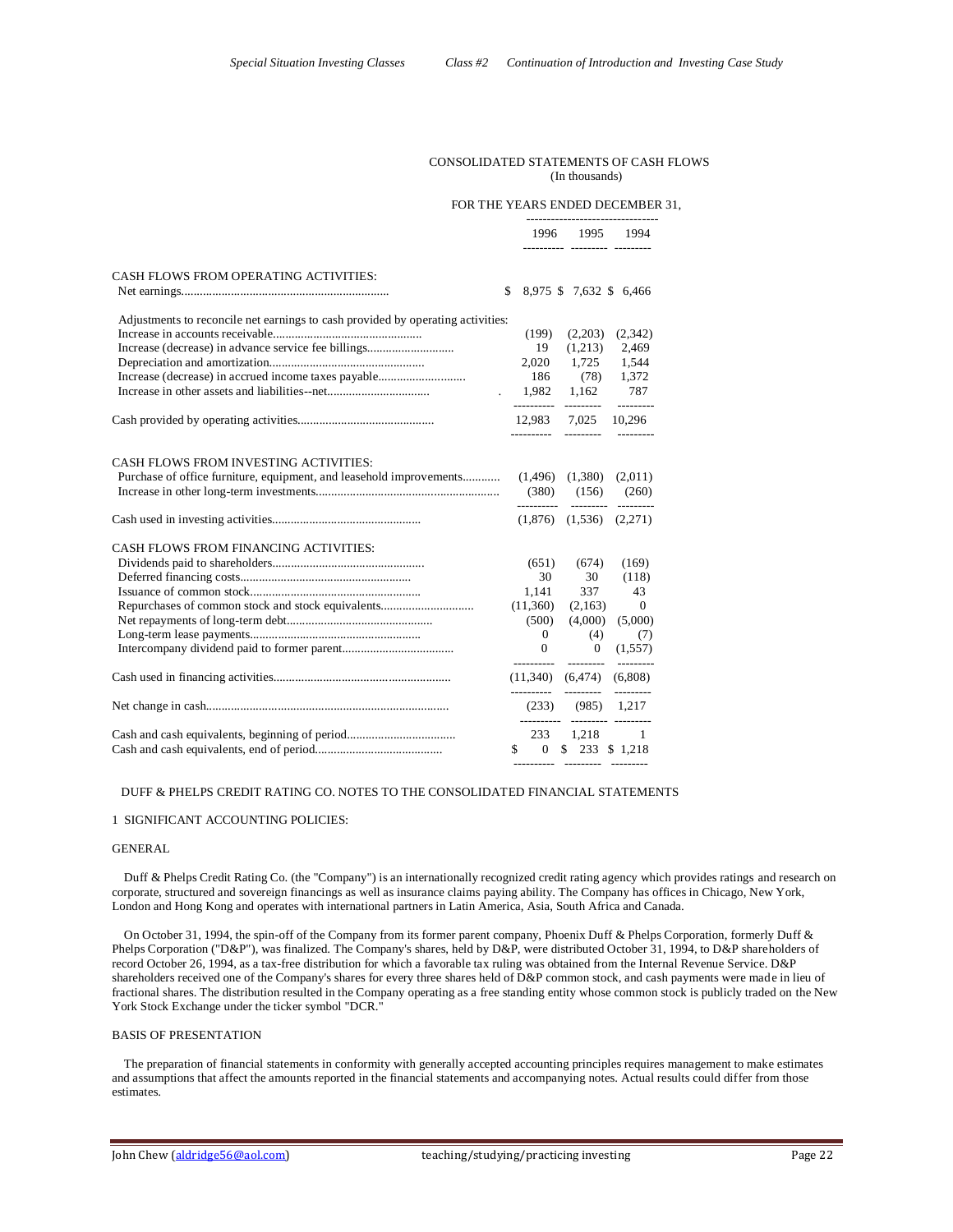The accompanying consolidated financial statements have been prepared in accordance with generally accepted accounting principles and include those assets, liabilities, revenues and expenses directly attributable to the Company's operations in the years presented. Certain reclassifications have been made to the financial statements to conform with the 1996 presentation.

#### PRINCIPLES OF CONSOLIDATION

 During July 1994, the Company organized a new U.S. subsidiary, Duff & Phelps Credit Rating Co. of Europe, with an office located in London, England. In July 1996, the Company organized a new U.S. subsidiary, Duff & Phelps Credit Rating Co. of Asia, with an office in Hong Kong. The consolidated financial statements include the accounts of the Company and its wholly owned subsidiaries, Duff & Phelps Credit Rating Co. of Europe and Duff & Phelps Credit Rating Co. of Asia. All significant intercompany balances have been eliminated.

#### EARNINGS PER SHARE

 Earnings per share were computed using the weighted average number of shares of common stock and common stock equivalents outstanding at December 31 for each of the years presented. Common stock equivalents are based on outstanding stock options under a non-qualified stock option plan.

#### REVENUE RECOGNITION

 Rating revenues are typically recognized when services rendered for credit ratings are complete, generally when billed. Revenues are dependent, in large part, on levels of debt issuance. The Company's

#### 1 SIGNIFICANT ACCOUNTING POLICIES: (CONTINUED)

fee schedule depends on the type and amount of securities rated and the complexity of securities issued. Research revenues are billed in advance and amortized over the subscription period.

#### **GOODWILL AND INTANGIBLE ASSETS**

 In 1987, an acquisition by D&P resulted in goodwill and intangible assets allocated to the Company of approximately \$5.0 million and \$6.0 million, respectively. In 1989, another D&P acquisition resulted in a "push-down" of goodwill to the Company of approximately \$24.0 million.

 Goodwill and intangible assets are shown net of accumulated amortization. Goodwill is amortized over its estimated remaining life of approximately 31 years, and intangible assets are amortized over remaining lives of 3 through 12 years.

 The Company periodically evaluates whether significant events have occurred which may require a revision of the estimated useful life of goodwill and intangible assets or an impairment of the recoverability of remaining balances. The Company uses an estimate of future net income over the remaining useful life of goodwill and intangible assets to measure recoverability. At December 31, 1996, the Company believes that the full amount of goodwill and intangible assets is recoverable.

# DEPRECIATION

 Office furniture and equipment are stated at cost less accumulated depreciation and are depreciated on a straight-line basis over the estimated remaining lives of the assets, which on a composite basis, is 5 years. Leasehold improvements are amortized over the remaining lives of the related leases, which, on a composite basis, is 11 years.

# 2 RELATED PARTIES:

### SERVICE FEES PAID TO D&P

Support agreements in effect between the Company and D&P include a name use fee of \$2.0 million per vear and actual charges for D&P administrative services which are included in the Company's financial results for the years presented. Effective September 30, 2000, the name use fee reduces to \$10,000 per year.

#### SERVICE FEES PAID TO THE COMPANY

 The Company and D&P are party to service and support agreements under which the Company provides D&P with fixed income research services for an annual fee of \$0.9 million and publication printing services for a fee which represents actual expenses incurred by the Company on behalf of D&P. For the years presented, the fixed income research fees are included in revenue and the publication printing support fees offset other operating expenses. The fixed income research agreement expires on September 30, 2000.

#### 3 OTHER LONG-TERM INVESTMENTS:

 The Company's long-term investments are composed of investments made in international rating agency partnerships in Argentina, Brazil, Canada, Chile, Colombia, India, Mexico, Peru, South Africa and Venezuela.

The Company accounts for its joint venture investments under either the cost or equity method as dictated by ownership interest.

#### 4 LONG-TERM DEBT: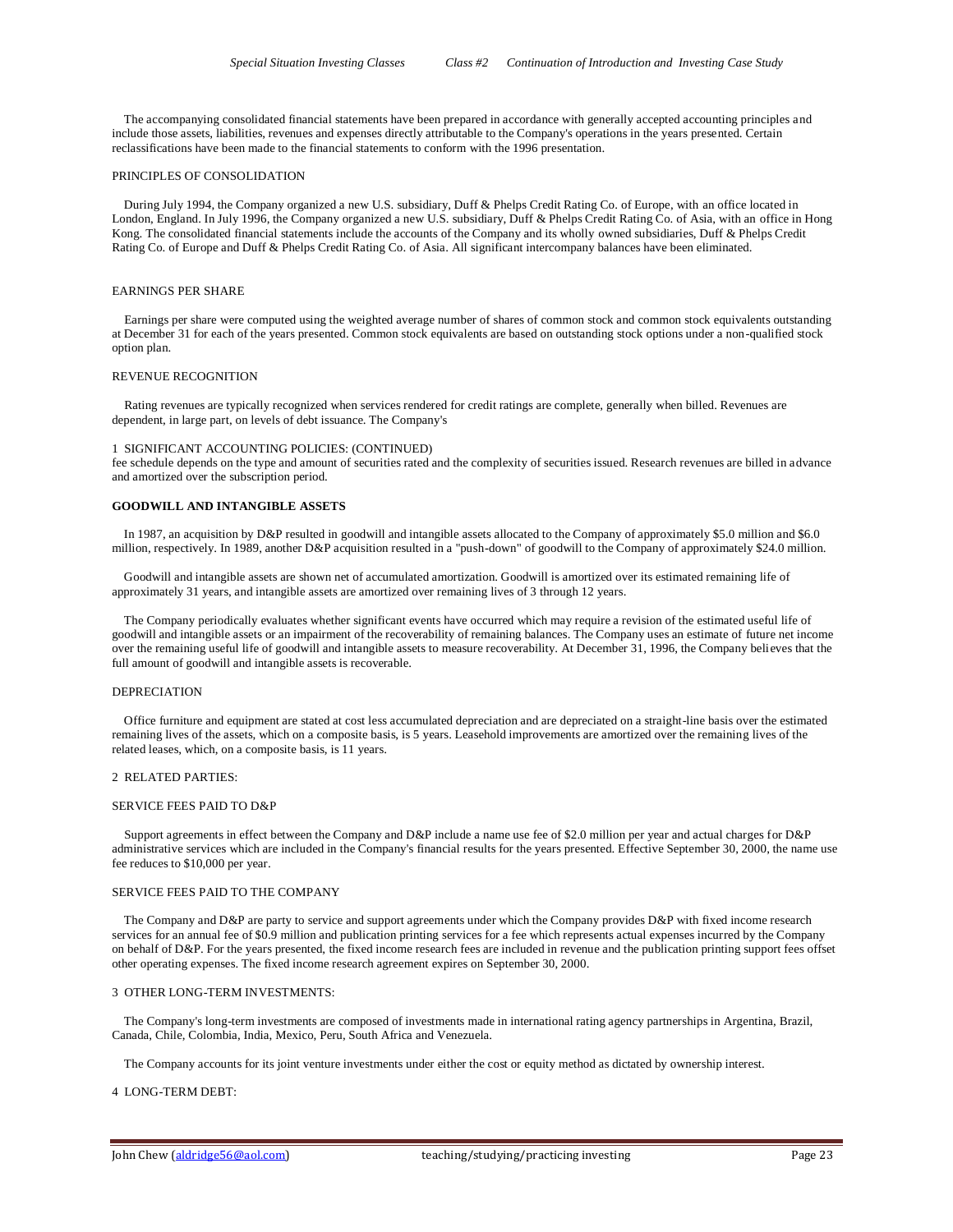The Company had long-term debt obligations of \$5.5 million and \$6.0 million at floating annual interest rates of approximately 6.3 percent and 6.9 percent on December 31, 1996 and 1995, respectively.

The \$5.5 million outstanding at December 31, 1996, under the Company's \$10.0 million, four-year revolving credit facility, is due as follows (in millions):

| $1997$ 5 5 |       |
|------------|-------|
|            | 50    |
|            |       |
|            | \$5.5 |

 The credit agreement contains financial covenants which require that the Company maintain certain ratios and satisfy certain financial tests, including restrictions on the ability to incur indebtedness and limitations on the amount of capital expenditures, common stock dividends and advances to subsidiaries. The Company was in compliance with such covenants, for all years presented.

#### 5 LITIGATION MATTERS: (CONTINUED)

 Management intends to vigorously defend these actions, and at this time, cannot make an assessment with regard to such litigation's effect on the Company's financial position or results of operations. The Company is involved in other litigation, which in the opinion of management, would not have a material adverse effect on the Company's financial position or results of operations.

### 6 INCOME TAXES:

 The Company accounts for income taxes under the provisions of Statement of Financial Accounting Standards ("SFAS") No. 109, "Accounting for Income Taxes."

 The Company was included in the consolidated income tax return of D&P until October 31, 1994. Prior to November 1, 1994, a tax-sharing agreement with D&P was in effect which resulted in income taxes being allocated to the Company as if it computed its income tax liability on a stand-alone basis.

Income tax expense was as follows for the years ended December 31 (in thousands):

|          | 1996 | 1995                             | 1994                        |
|----------|------|----------------------------------|-----------------------------|
| Current  |      |                                  |                             |
|          |      |                                  | $$5.682$$ \$ 4.961 \$ 4.613 |
|          | 812  | 780<br>------- --------- ------- | 659                         |
|          |      |                                  | 6,494 5,741 5,272           |
| Deferred |      |                                  |                             |
|          |      | 122 73                           | (308)                       |
|          | 18   | $\overline{11}$                  | (44)                        |
|          | 140  | 84                               | (352)                       |
|          |      | --------- --------- -------      |                             |
|          |      |                                  |                             |

 The following table presents a reconciliation from the federal statutory rate to the effective tax rate for the years ended December 31:

| 1996 | 1995 | 1994 |
|------|------|------|
|      |      |      |
| 35%  | 35%  | 35%  |
| 5    |      |      |
|      |      |      |
|      |      |      |
| 43%  | 43%  | 43%  |
|      |      |      |
|      |      |      |

Deferred tax assets and liabilities represent the amount of taxes receivable or payable in future years as a result of differences between the tax bases of assets and liabilities and amounts reported in the

6 INCOME TAXES: (CONTINUED)

financial statements as of year end. The effects of these temporary differences comprised the net deferred tax asset (liability) for the years presented (in thousands):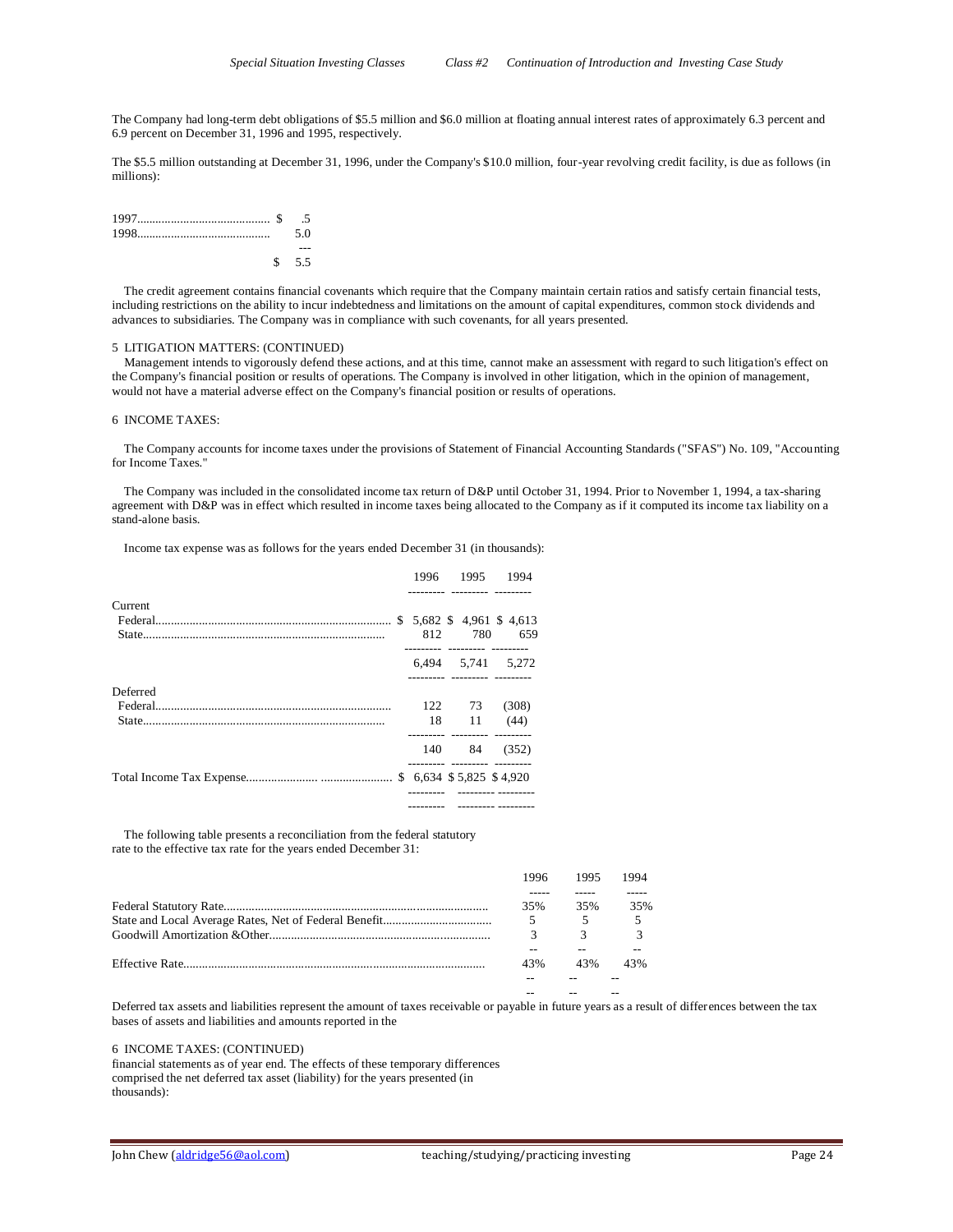|                           |    | 1996.     | 1995       | 1994     |
|---------------------------|----|-----------|------------|----------|
| Deferred Tax Assets:      |    |           |            |          |
|                           |    | 280 \$    | 385 S      | 400      |
|                           |    | 88        | 86         | 111      |
|                           |    |           | 0          | $\Omega$ |
| Deferred Tax Liabilities: |    |           |            |          |
|                           |    | (392)     | (348)      | (304)    |
|                           | S. | $(17)$ \$ | 123 \$ 207 |          |
|                           |    |           |            |          |

 The net deferred tax assets (liabilities) are included in other long-term assets (liabilities). Management has determined that a valuation allowance is not required.

 Tax benefits related to the exercise of options were \$830,998 and \$107,304 for years ended December 31, 1996 and 1995, respectively, and are included in the Company's stockholders' equity.

### 7 LEASES:

 The Company leases its existing office space in New York, London, Hong Kong and subleases its existing office space in Chicago. A substantial portion of these leases expire on December 31, 2008. The agreements include escalation clauses, the effect of which cannot be determined at this time. Lease payments for 1996, 1995 and 1994 were \$1.3 million, \$1.2 million and \$1.0 million. Annual minimum lease payments under operating leases for the five years subsequent to December 31, 1996, and thereafter, are as follows (in thousands):

|                     | \$1.671  |
|---------------------|----------|
| 1998                | 1.704    |
| 1999                | 1.591    |
|                     | 1.293    |
|                     | 1,365    |
| 2002 and thereafter | 6.167    |
|                     |          |
| Total               | \$13.791 |

#### 8 OTHER LONG-TERM LIABILITIES:

Other long-term liabilities include a reserve for the litigation described in Note 5.

## 9 STOCK OPTION PLAN:

 The Company's 1994 Long Term Stock Incentive Plan (the "Plan") allows for awards of up to a maximum of 1,450,000 shares of common stock to be granted to key employees, officers and directors. The Plan is administered by a committee of the Board of Directors. As of December 31, 1996, options to purchase 1,085,103 common shares were granted and outstanding under the Plan; 982,464 were held by the Company's employees and directors, and 102,639 were held by D&P's employees and directors. The

options outstanding vest and become exerciseable on average in even annual installments over three years at a weighted average exercise price of \$13.26. Options held by participants terminate no later than 10 years from the date of grant.

### OUTSTANDING OPTIONS

| <b>SHARES</b> | <b>OPTION PRICE</b> | <b>EXERCISABLE</b> |
|---------------|---------------------|--------------------|
|               |                     |                    |
| 960.112       |                     | 291.013            |
| 207,800       | $$12.13-14.38$      |                    |
| (46.505)      | $$1.85-10.00$       |                    |
| (21,667)      | $$9.00-16.50$       |                    |
|               |                     |                    |
| 1.099.740     |                     | 506.920            |
| 229.03        | $$19.13-22.63$      |                    |
| (135,605)     | $$1.85-16.50$       |                    |
| (108.067)     | $$1.85-16.50$       |                    |
| 1.085.103     |                     | 590.817            |
|               |                     |                    |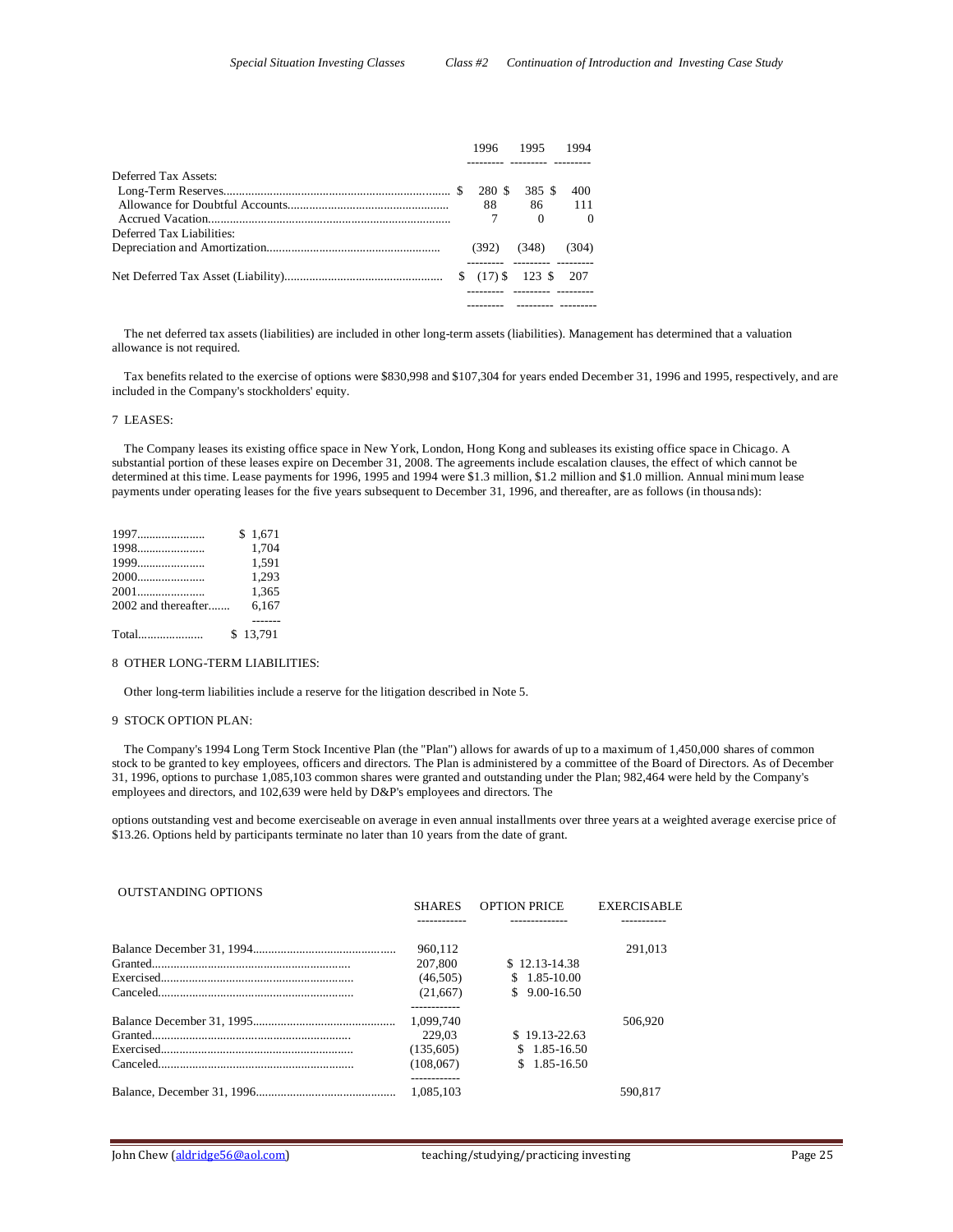The Company applies Accounting Principles Board Opinion No. 25, "Accounting for Stock Issued to Employees," and related interpretations in accounting for the Plan. Accordingly, no compensation expense has been recognized for its stock-based compensation plan. Had compensation cost for the Company's stock option plan been determined based upon the average fair value at the grant date for awards under the Plan consistent with the methodology prescribed under Statement of Financial Accounting Standards No. 123, "Accounting for Stock-Based Compensation," the Company's net income and earnings per share would have been reduced by approximately \$83,000 or \$.01 per share for 1995, and \$224,000 or \$.04 per share in 1996. The average fair value of the options granted in 1996 is estimated at \$10.19 on the date of grant using the Black-Scholes option pricing model with the following assumptions: dividend yield .45 percent; volatility 18.25 percent; risk-free interest rate of 6.26 percent; assumed forfeiture of 5 percent and an expected life of 10 years. The average fair value of the options granted during 1995 is estimated at \$6.14 on the date of grant using the Black-Scholes option-pricing model with the following assumptions: dividend yield of .45 percent; volatility of 20.95 percent; risk-free interest rate of 5.75 percent; assumed forfeiture rate of 5 percent and an expected life of 10 years.

### 10 QUARTERLY FINANCIAL INFORMATION (UNAUDITED): (in thousands, except per share data)

The following is a summary of condensed quarterly financial information for years ended 1996 and 1995:

|                         | <b>FIRST</b><br>OUARTER | <b>SECOND</b> | THIRD<br><b>OUARTER OUARTER</b> | <b>FOURTH</b><br><b>OUARTER</b> |
|-------------------------|-------------------------|---------------|---------------------------------|---------------------------------|
|                         |                         |               |                                 |                                 |
| Revenue                 |                         |               |                                 |                                 |
|                         |                         | \$12.989      | \$12.184                        | \$15,672                        |
|                         |                         | 10.995        | 10.172                          | 13.844                          |
| <b>Operating Income</b> |                         |               |                                 |                                 |
|                         | 3,696                   | 3,885         | 3.549                           | 4.609                           |
|                         | 3.204                   | 3.217         | 3.151                           | 4.360                           |
| Net Earnings            |                         |               |                                 |                                 |
|                         | 2.072                   | 2.203         | 2.062                           | 2.638                           |
|                         | 1.713                   | 1.769         | 1,718                           | 2.432                           |
| Earnings Per Share      |                         |               |                                 |                                 |
|                         | 0.35                    | 0.37          | 0.35                            | 0.47                            |
|                         | 0.29                    | 0.30          | 0.29                            | 0.40                            |

### 11 SUPPLEMENTAL CASH FLOW INFORMATION:

 For purposes of the consolidated statements of cash flows, the Company considers investments with maturities of three months or less to be cash equivalents.

 Cash interest and fees paid were \$0.4 million for the year ended December 31, 1996, and \$0.7 million for the years ended December 31, 1995 and 1994. Income taxes paid were \$6.4 million, \$5.9 million and \$3.6 million in 1996, 1995 and 1994, respectively.

# 12 SUBSEQUENT EVENTS:

 On February 13, 1997, the Company declared its regular quarterly dividend of \$0.03 per share payable March 6, 1997, to shareholders of record February 24, 1997.

## ARTHUR ANDERSEN LLP

**END**

Answer/Discussion on next page. Do not read unless you have completed your work on analyzing Duff and Phelps: